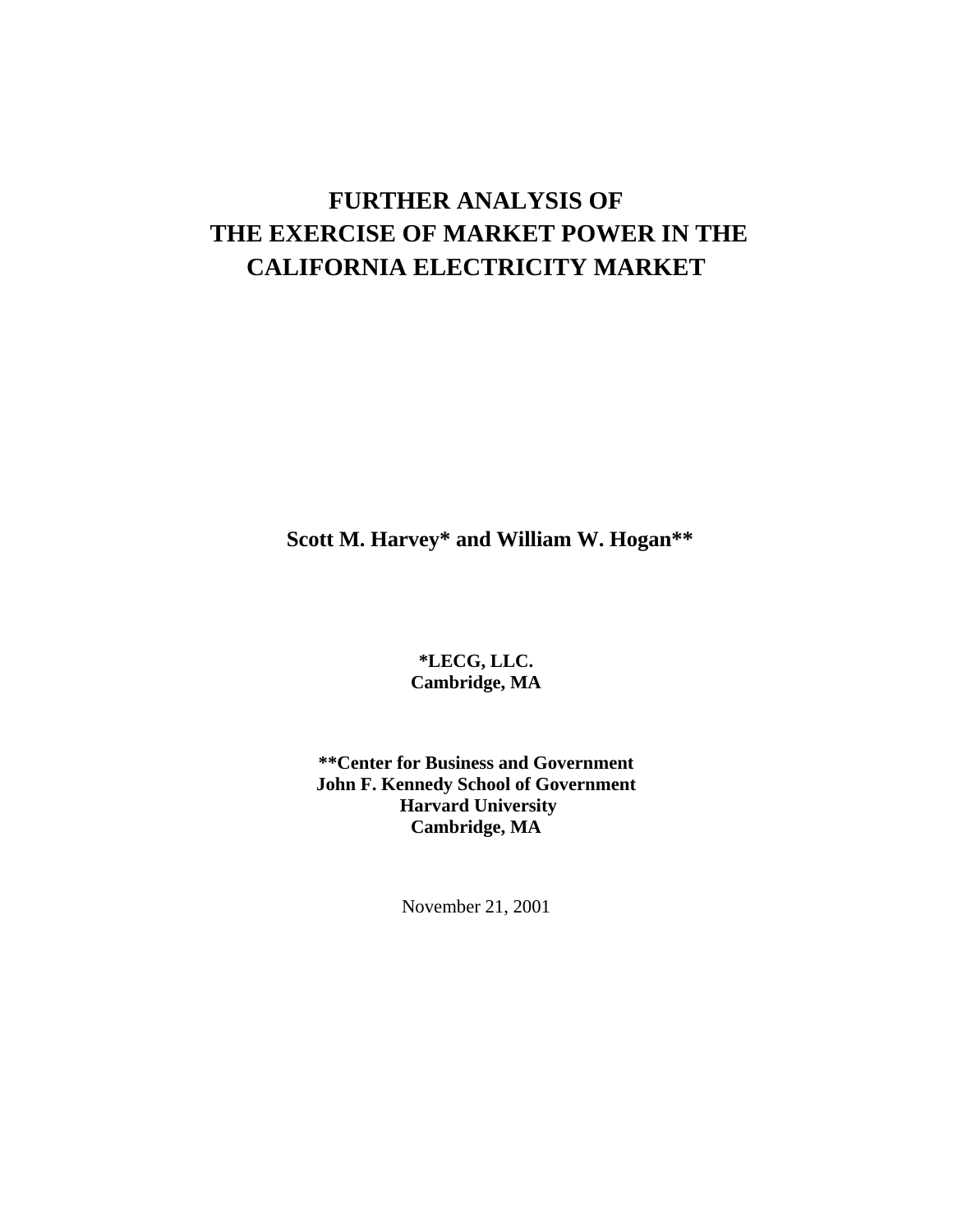# **TABLE OF CONTENTS**

| I.  |  |
|-----|--|
| П.  |  |
|     |  |
|     |  |
| Ш.  |  |
|     |  |
|     |  |
|     |  |
|     |  |
|     |  |
|     |  |
|     |  |
| IV. |  |
|     |  |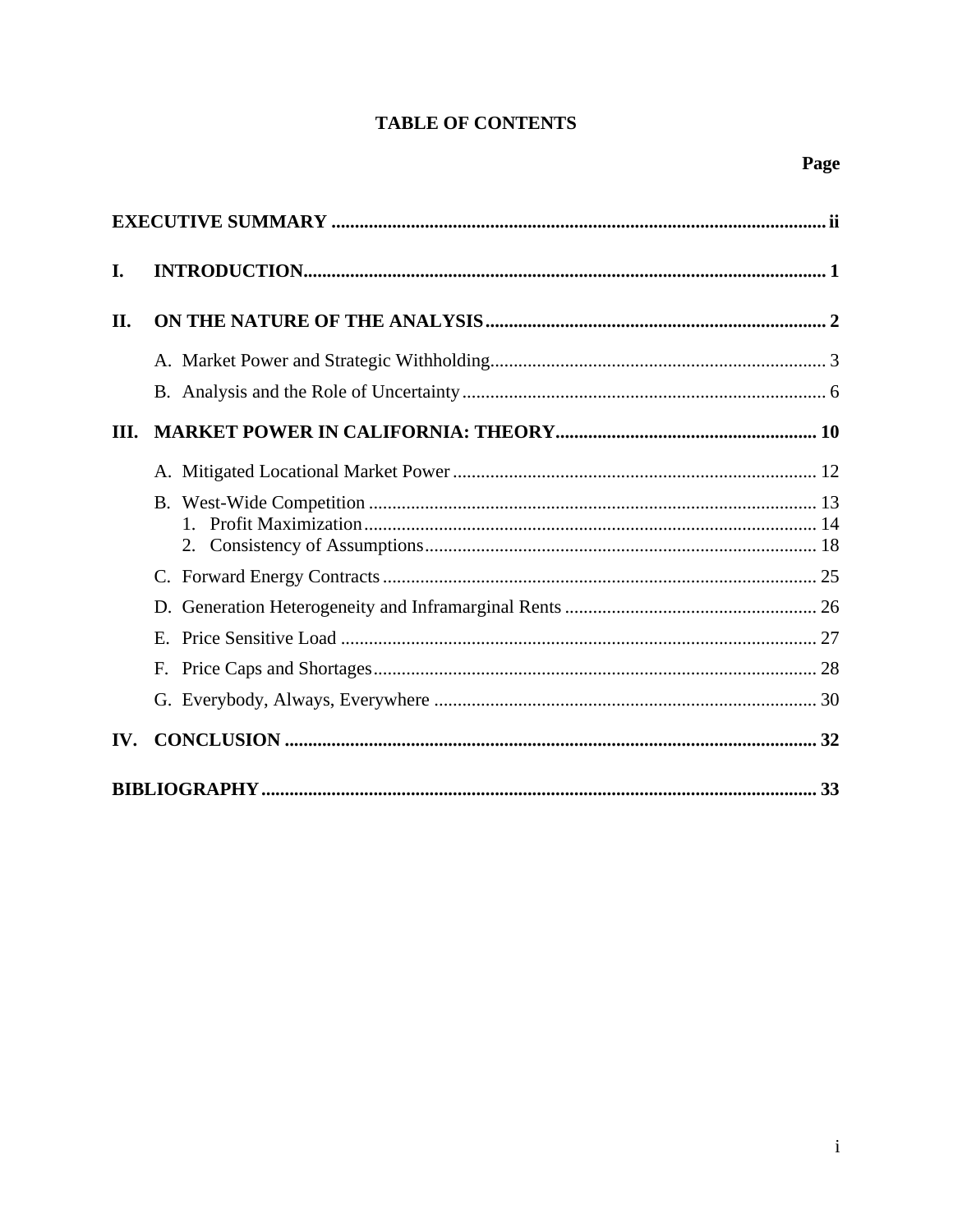### **FURTHER ANALYSIS OF THE EXERCISE OF MARKET POWER IN THE CALIFORNIA ELECTRICITY MARKET**

#### **Scott Harvey and William W. Hogan**

#### **EXECUTIVE SUMMARY**

Beginning in June of 2000, electricity prices rose in California to previously unprecedented and unexpected levels. Even more surprisingly, prices were high for sustained periods, not just periods of very high demand. The full story of the causes and consequences of these events is still unfolding. It is important to untangle this complex matter because it has pressing policy implications. The greater the exercise of market power through strategic withholding by generators, the greater the emphasis on repayment and actions to control or reduce market power. The less the role of strategic withholding, the more emphasis should shift to reform of market design, to actions to increase supply relative to demand, and to mechanisms permitting consumers to respond to wholesale price levels.

A full analysis of this subject is complicated by many factors including the unusual details of the California electricity market design. In addition, much of the critical data needed to resolve key questions are not in the public domain. The California Independent System Operator has the information, and the regulators should have access to these data. Absent details on outages, reserve requirements, ancillary services and so on, it is much harder to distinguish between the result of high prices caused by shortages and the result of high prices caused by strategic withholding.

Given the importance of the problem, there have been many studies done to isolate or illustrate the exercise of market power. These studies have precipitated a debate about the adequacy of available information in the public domain to reduce the uncertainty enough to provide guidance for policy decisions.

Ideally, it would be preferred to defer analysis until the data were all available. The urgency of the situation does not allow for this more systematic approach. Furthermore, recent analyses have challenged even the argument that this is a complicated empirical question, asserting that the theory clearly points to a strong incentive to exercise market power. The implication is that the incentive is so strong that limited evidence consistent with strategic withholding should be sufficient to conclude that exercise of market power was a major factor determining the resulting higher prices.

The present paper, therefore, carries the analysis forward to expand the discussion of the issues that must be addressed and to explain further what previously had been taken for granted. In short, the theoretical arguments are far from definitive. The explicit arguments offered have been highly specialized cases that may have little to do with the real market conditions. There may or may not have been a large incentive to exercise market power. There may or may not have been substantial exercise of market power. Theory is a limited guide, and the public data are inadequate. The necessary data are available, although not in the public domain. Determination of the extent of the exercise of market power in California remains an open empirical question.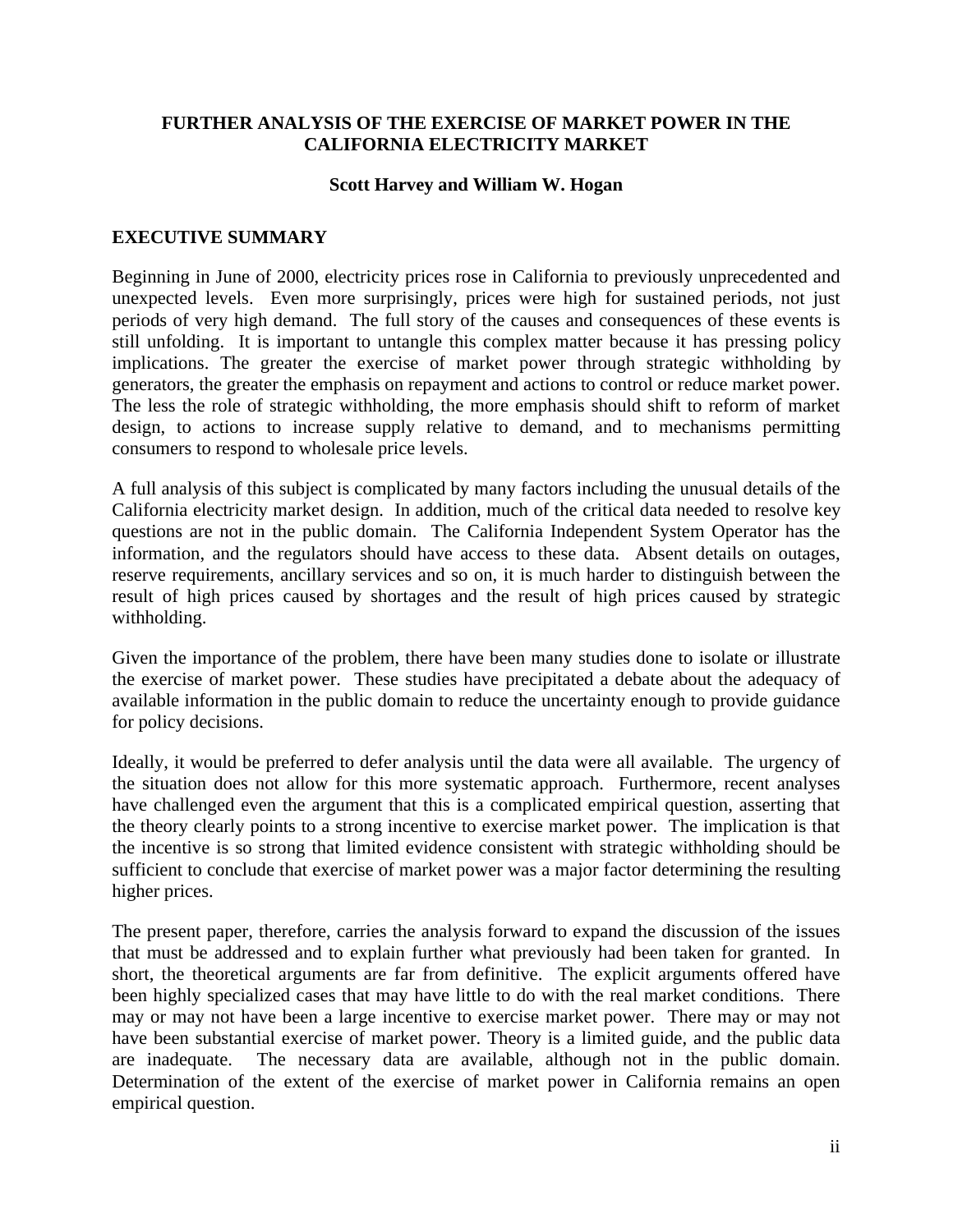### **FURTHER ANALYSIS OF THE EXERCISE OF MARKET POWER IN THE CALIFORNIA ELECTRICITY MARKET**

#### **Scott M. Harvey and William W. Hogan**<sup>1</sup>

#### **November 21, 2001**

### **I. INTRODUCTION**

1

Analysis of electricity market performance in California has focussed on the extent to which thermal generators exercised market power through strategic withholding of supplies in order to increase prices and profits. The issue is important both in terms of decisions about possible refunds of excess charges and for the larger prescription of reforms to deal with market failures. The greater the role of strategic withholding, the greater the emphasis on repayment and actions to control or reduce market power. The less the role of strategic withholding, the more emphasis should shift to reform of market design, to actions to increase supply relative to demand, and to mechanisms permitting consumers to respond to wholesale price levels.

Previous papers have considered whether empirical studies of the California electricity market provide a reasonable basis for concluding that the price increases during 2000 and early 2001 are largely attributable to the exercise of market power through strategic withholding.<sup>2</sup> We have argued that:

"With the available data in the public domain, and the special complications introduced by the California market design, the margin of error in estimating the extent of the possible exercise of market power through strategic withholding of

<sup>1</sup> Scott Harvey is a Director with LECG, LLC, an economic and management consulting company. William Hogan is the Lucius N. Littauer Professor of Public Policy and Administration at the John F. Kennedy School of Government, Harvard University. This paper was supported by Mirant. This paper draws on work for the Harvard Electricity Policy Group and the Harvard-Japan Project on Energy and the Environment. The authors are or have been consultants on electricity market design and transmission pricing, market power or generation valuation issues for American National Power; Brazil Power Exchange Administrator (ASMAE); British National Grid Company; Calpine Corporation; Commission Reguladora De Energia (CRE, Mexico); Commonwealth Edison; Conectiv; Constellation Power Source; Detroit Edison; Duquesne Light Company; Electricity Corporation of New Zealand; Entergy; General Electric Capital; GPU, Inc. (and the Supporting Companies of PJM); GPU PowerNet Pty Ltd.; ISO New England; Midwest ISO; National Independent Energy Producers; New England Power; New York Energy Association; New York ISO; New York Power Pool; New York Utilities Collaborative; Niagara Mohawk Corporation; Ontario IMO; PJM Office of the Interconnection; Pepco; Public Service Electric & Gas Company; Reliant Energy; San Diego Gas & Electric; Sempra Energy; Mirant/Southern Energy; SPP; TransÉnergie; Transpower of New Zealand Ltd.; Westbrook Power; Williams Energy Group; and Wisconsin Electric Power Company. Amy Craft and Mathew Kunkle provided comments and research assistance. The views presented here are not necessarily attributable to any of those mentioned, and any errors are solely the responsibility of the authors.

<sup>2</sup> Scott M. Harvey and William W. Hogan, "Issues in the Analysis of Market Power in California," October 27, 2000 (hereafter Harvey-Hogan (October)) and Scott M. Harvey and William W. Hogan, "On the Exercise of Market Power Through Strategic Withholding in California," April 24, 2001 (hereafter Harvey-Hogan (April)).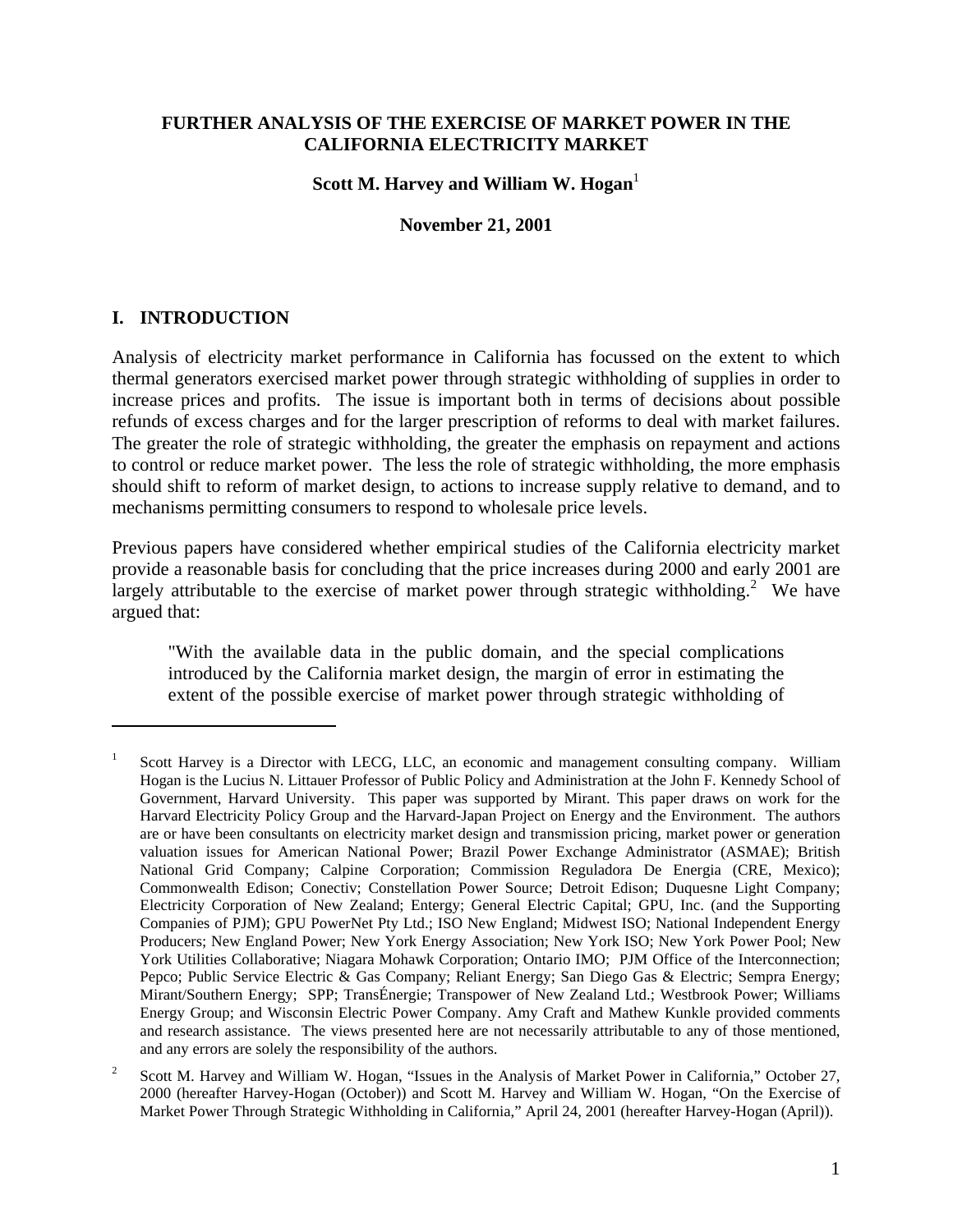electric generation is of the same order of magnitude as the effect being measured. On balance, to date the publicly available data provides no reason for the Federal Energy Regulatory Commission to change its conclusion that there is no evidence of strategic withholding nor any proof that no strategic withholding has occurred.

By contrast, there is general agreement that the California electricity market design is 'seriously flawed.' Furthermore, there is evidence that the policy responses that have been adopted in California have accelerated an already serious market collapse. Hence, without dismissing the possibility of the exercise of market power, the principal policy focus should be on fashioning workable solutions for the other more serious problems in market design that relate to the underlying causes of the market meltdown."<sup>3</sup>

This analysis produced a number of reactions, including critiques of the analytical approach, further questions about the nature of the argument, and inferences about its implications. Much of the commentary has been informal, but there is at least one written response that makes the issues more concrete.<sup>4</sup> Given the importance of the topic for California and for every other effort to restructure electricity markets, further discussion is indicated to carry forward with the analysis.

Ideally, it would be possible to defer the analysis until all the data were available to resolve critical empirical issues. Unfortunately, the data are not all available in the public domain and policy choices are being made with incomplete information. Hence, without fully resolving all the issues, the present paper is a contribution to clarifying the subject, answering some of the questions that have been raised, and furthering some of the empirical analysis.

The structure of the present paper includes a discussion of the nature of the analysis and a discussion of the theoretical issues raised. This provides an expanded explanation of why the policy conclusion is largely an empirical matter as yet unresolved.

# **II. ON THE NATURE OF THE ANALYSIS**

The responses to Harvey-Hogan (April) include informal comments and a detailed paper. Given the importance of the subject, this dialogue is both necessary and constructive. Given the controversial nature of the subject, clarity of the argument is also important. There are at least two issues that would benefit from further exposition on the nature of the analysis. These have to do with the definition of market power employed and the evaluation of the evidence regarding the exercise of market power.

1

 $3$  Harvey-Hogan (April), p. ii.

<sup>4</sup> Paul Joskow and Edward Kahn, "Identifying the Exercise of Market Power: Refining the Estimates," July 5, 2001; hereafter referred to as Joskow-Kahn (July).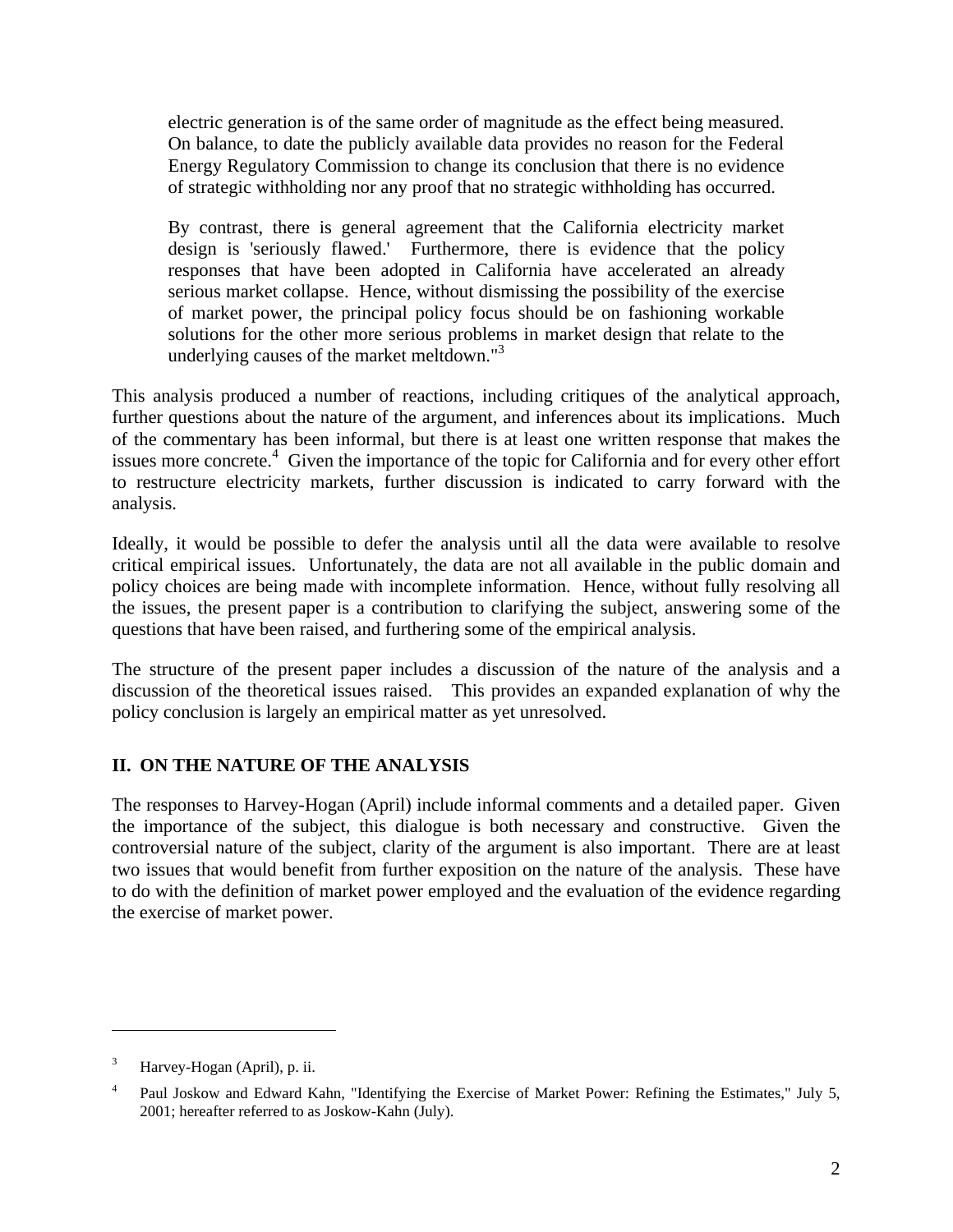### **A. Market Power and Strategic Withholding**

It is necessary to be explicit about what is meant by market power. For instance, Greg Werden of the U.S. Department of Justice has defined the market power of sellers as the ability to profitably maintain prices above competitive levels by reducing output below competitive levels. He has further defined the competitive price level as the marginal cost of the highest marginal cost unit necessary to satisfy industry demand.<sup>5</sup> His definition is consistent with that employed by the Department of Justice and Federal Trade Commission in evaluating mergers and acquisitions under the 1992 Merger Guidelines.<sup>6</sup> Withholding supply to increase prices and profits is also the definition adopted in Joskow-Kahn (March and July).<sup>7</sup> Similarly, we have previously defined market power in the electricity industry as "the ability to withhold production on some units in order to increase market prices and profit more from production on other units."<sup>8</sup> Figure 1 illustrates the conventional analysis of withholding supply to increase profits.<sup>9</sup>

In Figure 1, the underlying economics repeat the textbook case of monopoly pricing. The demand intersects the marginal cost curve (MC) at the competitive price  $(p_c)$  and quantity  $(q_c)$ . However, the monopolist would maximize profit at the point where the marginal revenue curve (MR) intersects the marginal cost curve. This results in the monopoly price  $(p_m)$  and quantity  $(q_m)$ . This outcome could be achieved even in a bid-based market by the monopolist could submit the higher bid curve, which would intersect demand at the monopoly solution. The result would be withholding of supply by the final amount  $q_m-q_c$ .

1

<sup>5</sup> See Gregory J. Werden, "Identifying Market Power in Electric Generation," *Public Utilities Fortnightly*, February 15, 1996, p. 1.

<sup>6</sup> Department of Justice and Federal Trade Commission Horizontal Merger Guidelines, April 2, 1992, p. 4.

<sup>7</sup> Paul L. Joskow and Edward Kahn, "A Quantitative Analysis of Pricing Behavior in California's Electricity Market During Summer 2000," March 2001 (hereafter Joskow-Kahn (March)) , pp.18-19. Joskow and Kahn (July), p. 2.

<sup>8</sup> Harvey-Hogan (April), p. 1.

As discussed later, the situation could be different in the presence of transmission constraints. However, this is probably not relevant in the present instance.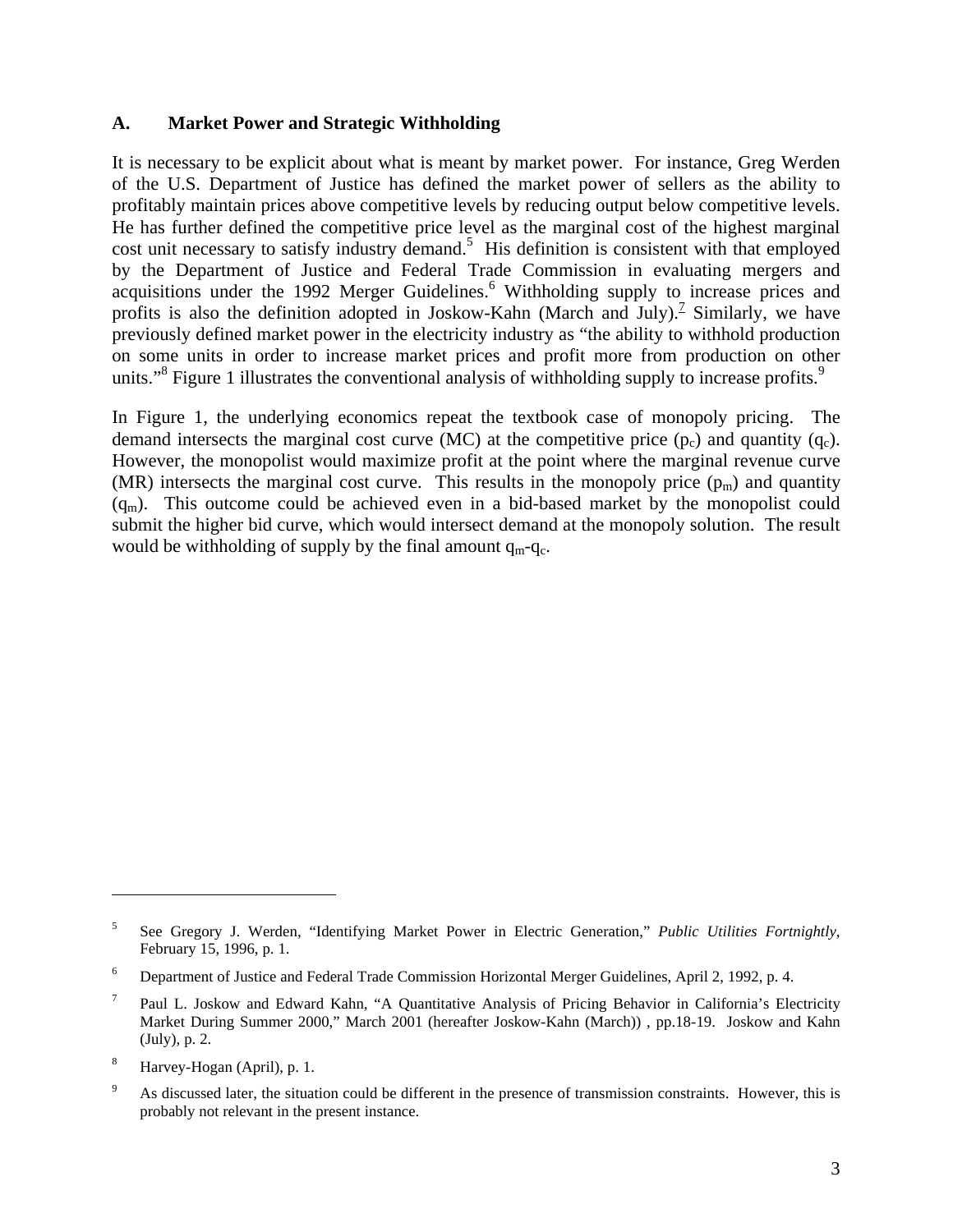**Figure 1**



By contrast, it is not an exercise of market power for a generator to sell all its output at an offer price that exceeds its incremental cost. In this circumstance no output has been withheld from the market.<sup>10</sup> This distinction is important. Many complaints regarding the alleged exercise of market power in the California electricity market appear directed simply at higher prices. The objection is to an unwillingness of market participants to sell power for less than the market clearing price. The result is to categorize as the exercise of market power conduct that does not entail withholding output from the market. $11$ 

However, as discussed at length in Harvey-Hogan (April), the California market design and conditions include many features and circumstances where rational competitive suppliers would bid more than their direct marginal costs yet not be withholding and, therefore, not exercising market power. Faced with price discrimination, shortages, price caps, and opportunities to sell in

 $10$  Firms lacking market power but subject to price discrimination or operating within a pricing system with payas-bid elements would have an economic incentive to offer supply at prices related to the expected market clearing price rather than at their incremental cost. This incentive is discussed more fully in Harvey-Hogan (October).

<sup>&</sup>lt;sup>11</sup> Sheffrin, Anjali, "Empirical Evidence of Strategic Bidding In California ISO Real-Time Market," March 21, 2000, pp. 8-9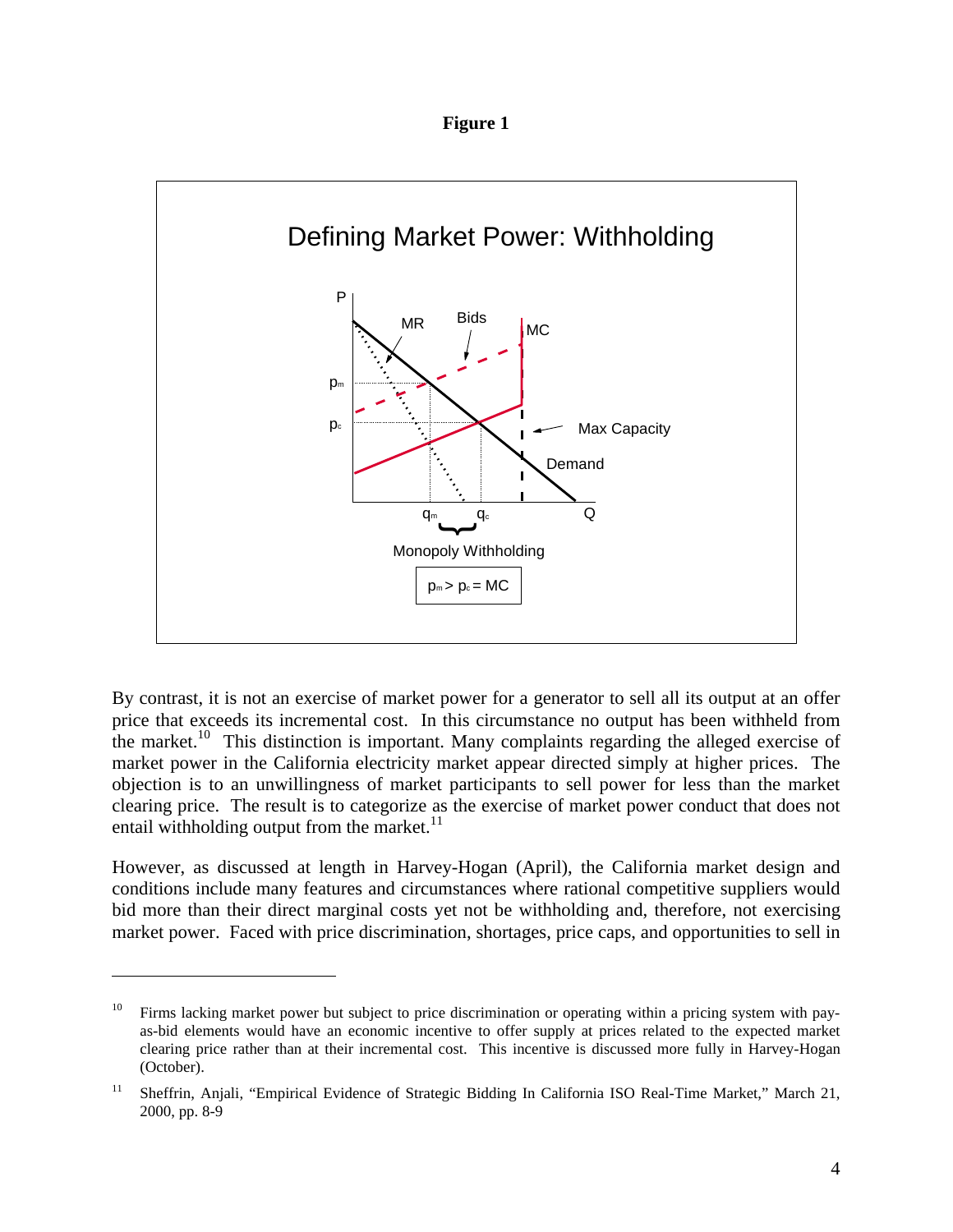other markets, generators would have incentives to bid well above marginal cost. As shown in Figure 2, this can lead to outcomes with high bids, energy production below capacity, overall shortages relative to aggregate requirements for energy and reserves, and high prices; but there is no withholding of capacity and no exercise of market power.





The meaning of market power is central to any discussion of the circumstances in which electricity suppliers in the western grid (the Western System Coordinating Council, WSCC) would find it profitable to exercise material market power. Firms exercise market power by reducing output below competitive levels so as to raise market-clearing prices. It is not an exercise of market power for firms to refuse to sell their output at prices below the competitive, market clearing level. It appears that there have been substantial periods during the 2001 in which the California Independent System Operator (CAISO) was short of capacity and the market price of capacity in California was the price cap. In such a shortage situation, the competitive market-clearing price may be far above the incremental cost of the highest unit running.

In such a shortage situation, a competitive firm, even one with a tiny percent of the market, would bid to ensure that it is paid the market clearing price (i.e., the price cap). Depending on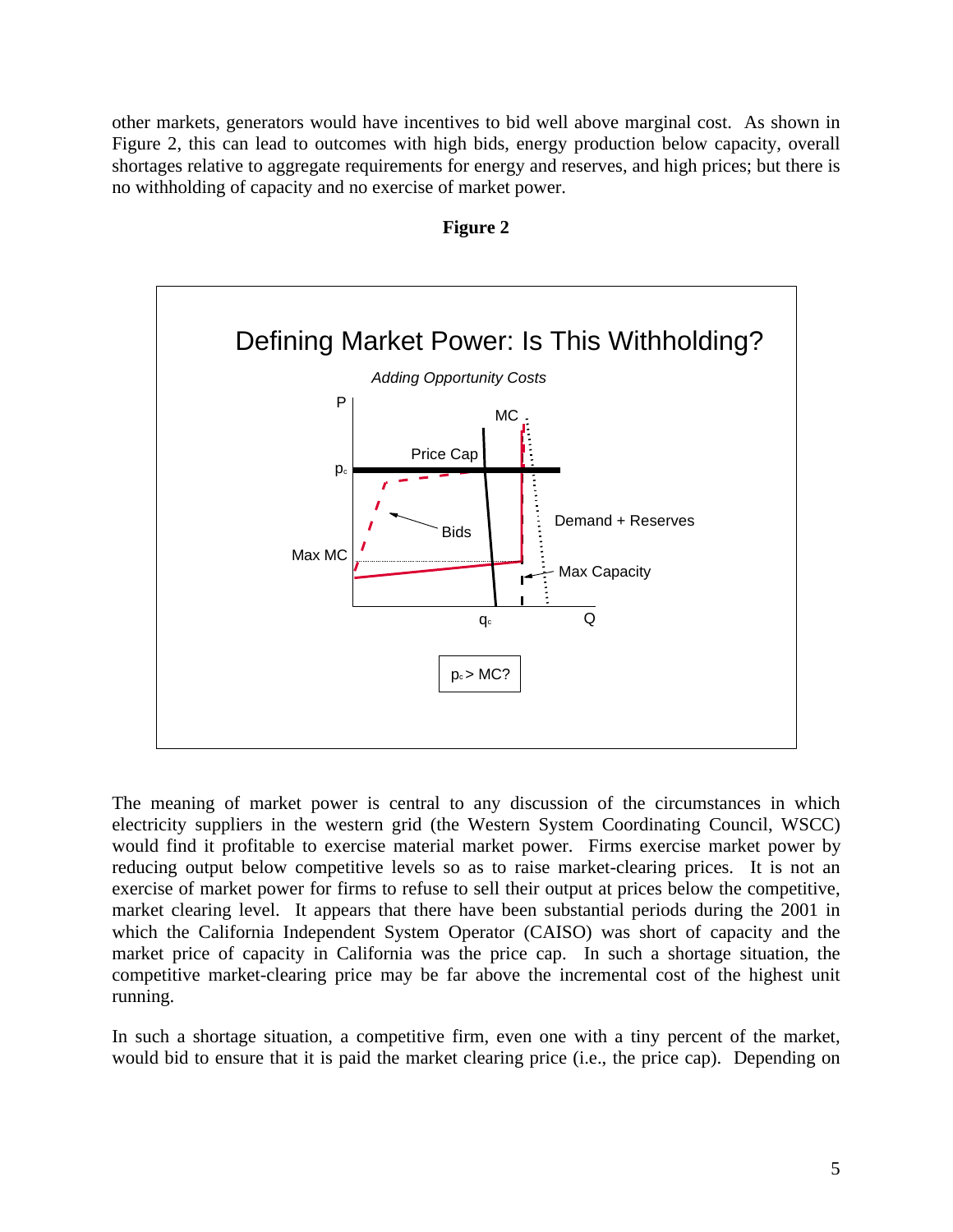the pricing rules, this could entail bidding its  $costs^{12}$  or bidding the price cap.<sup>13</sup> As observed above, it appears that many of the claims regarding the exercise of market power in California do not actually identify the exercise of market power through output withholding but merely efforts by sellers to be paid the market clearing price, particularly in shortage conditions.<sup>14</sup> This distinction is important, because conventional remedies for market power will be ineffective in inducing market participants to accept less than the market-clearing price for their output. Indeed, small suppliers may be more aggressive than large suppliers in seeking to be paid the market-clearing price.

The situation in which the CAISO does not have enough energy and reserves to meet load at the price cap is the normal outcome when price controls are binding. All output sells at the price cap, this price may be above the cost of many or all sellers, and no capacity is withheld from the market.<sup>15</sup> The existence of a shortage can be more subtle in an electric system than in other markets because the CAISO can be short of capacity and reserves before it reaches the point that it actually has to shed load. While the price for net buyers would be lower if supplies were offered at a price below the price cap, an unwillingness to offer supplies for less than the market clearing price does not reflect an exercise of market power. Furthermore, conventional market power remedies would not affect the willingness of net sellers to sell their output for less than the market clearing price.

On these points there is confusion in policy discussion, but there is no disagreement here with the analysis of Joskow and Kahn.

### **B. Analysis and the Role of Uncertainty**

Going beyond this definition of market power, there is more difficulty and more controversy in collecting and evaluating the evidence. Here a further discussion is warranted to highlight what is at issue. Both informal comments and the details of Joskow-Kahn (July) suggest an interpretation of the argument in Harvey-Hogan (April) that would be inconsistent with the explicit content of that paper. The purpose of the analysis in Harvey-Hogan (April) was not to dispose of the task of measuring the degree of the exercise of market power nor did the analysis conclude that there was no exercise of market power in California. However, the responses appear to suggest that this was the purpose and the conclusion of Harvey-Hogan (April).

 $12$  This would be rational if the pricing system paid all suppliers the price cap in a shortage situation. The California pricing system does not have this characteristic.

<sup>&</sup>lt;sup>13</sup> As discussed at length in Harvey-Hogan (October), pp. 20-25, the CAISO pricing system has many pay-as-bid elements that will likely motivate firms to submit bids that are related to the expected market price, rather than their costs, under a variety of circumstances, including potential shortage conditions.

<sup>&</sup>lt;sup>14</sup> See footnote 11.

<sup>&</sup>lt;sup>15</sup> Similar shortages at the regulated price prevailed in natural gas markets during the 1970s and in gasoline supply in 1979. See Paul W. MacAvoy, *Energy Policy – An Economic Analysis*, 1983; Stephen G. Breyer and Paul W. MacAvoy, *Energy Regulation by the Federal Power Commission,*1974; Paul W. MacAvoy and Robert S. Pindyck, *Price Controls and the Natural Gas Shortage*, 1975; Joseph P. Kalt, *The Economics and Politics of Oil Price Regulation*, 1981; David Glasner, *Politics Prices and Petroleum*, 1985; M. Elizabeth Sanders, "The Regulation of Natural Gas, Policy and Politics 1938-1978," 1981.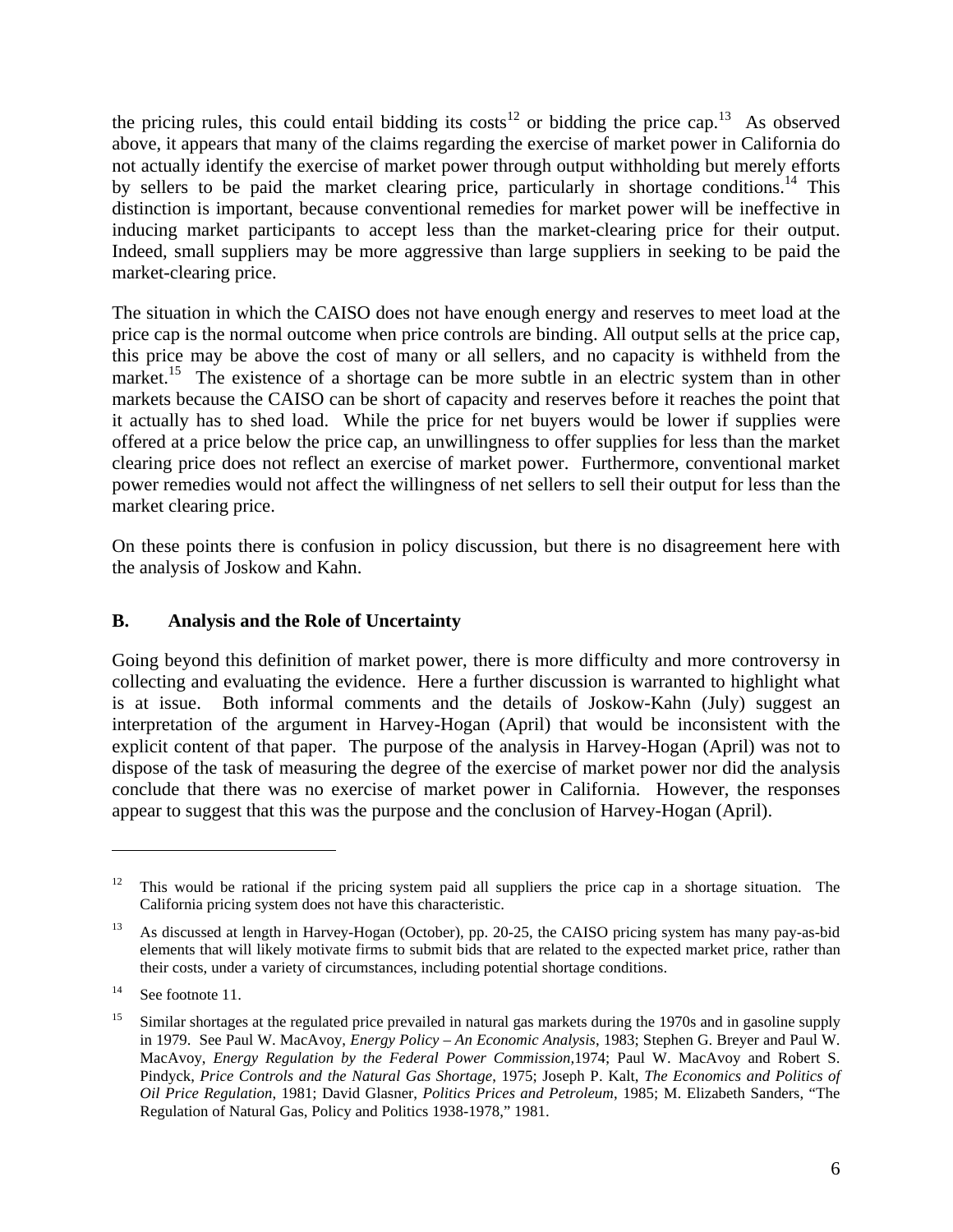For instance, consider the observation that "[Harvey and Hogan] do not contribute to identifying or measuring when or how much market power is being exercised, the ostensible topic of their paper."<sup>16</sup> Further, the Joskow-Kahn summary of Harvey-Hogan (April) is brief enough to include in its entirety:

"The Harvey-Hogan paper is philosophically dedicated to the proposition that market structure inefficiencies and the uncertainties they create for generators potentially explain all behavior that might otherwise look like the exercise of market power. Harvey & Hogan never address the fairly obvious theoretical proposition that under conditions of inelastic demand and supply, generators selling into a spot market with California's market structure have substantial unilateral incentives and the ability to exercise market power; that is, they have the incentive and ability to exercise market power without any formal collusion between them. Nor do Harvey & Hogan provide alternative estimates of benchmark competitive prices or empirical measures of market power. Rather than engage these basic principles of oligopoly theory, for example by presenting and applying an alternative theory of oligopoly behavior or alternative measures of market power, Harvey & Hogan present a litany of largely unsupported arguments that ignore what economic theory and common sense suggest about behavioral incentives. Their approach focuses on raising questions rather than providing answers. Their paper does not offer alternative estimates of competitive benchmark price, alternative measures of the gap between competitive prices and actual market prices, or alternative measures of withholding behavior. We find this philosophical approach to understanding and measuring market behavior and performance to be unproductive. Harvey & Hogan make their most useful contributions when they discuss the data that we have used in our study and its interpretation."<sup>17</sup>

This summary misses the main and often repeated points of Harvey-Hogan (April). The first point goes to the use of incomplete evidence in the face of uncertainty. The simple and direct analogy is to the use of statistical evidence. Accumulation of statistics that are consistent with a hypothesis reinforces prior belief, but it is not in itself a proof that the belief is correct. The usual application of statistics is to reject hypotheses that are inconsistent with the data. There can be many hypotheses that are consistent with the data. In this circumstance, observing that the data are consistent with one of the hypotheses does not establish that it is true and others are false.

Carrying further the statistical analogy, the power of a test defines the ability of evidence to distinguish among hypotheses, rejecting some and not others. In the main, the Joskow-Kahn (March) analysis conducts tests that provide evidence that is consistent with the hypothesis that thermal generators withheld output in 2000. These tests involve many simplifying assumptions, as is necessary when relying only on publicly available data for a problem as complex as the estimation of the extent of the exercise of market power. Joskow and Kahn do conduct some

 $^{16}$  Joskow-Kahn (July), p. 1.

 $17$  Joskow-Kahn (July), p. 3.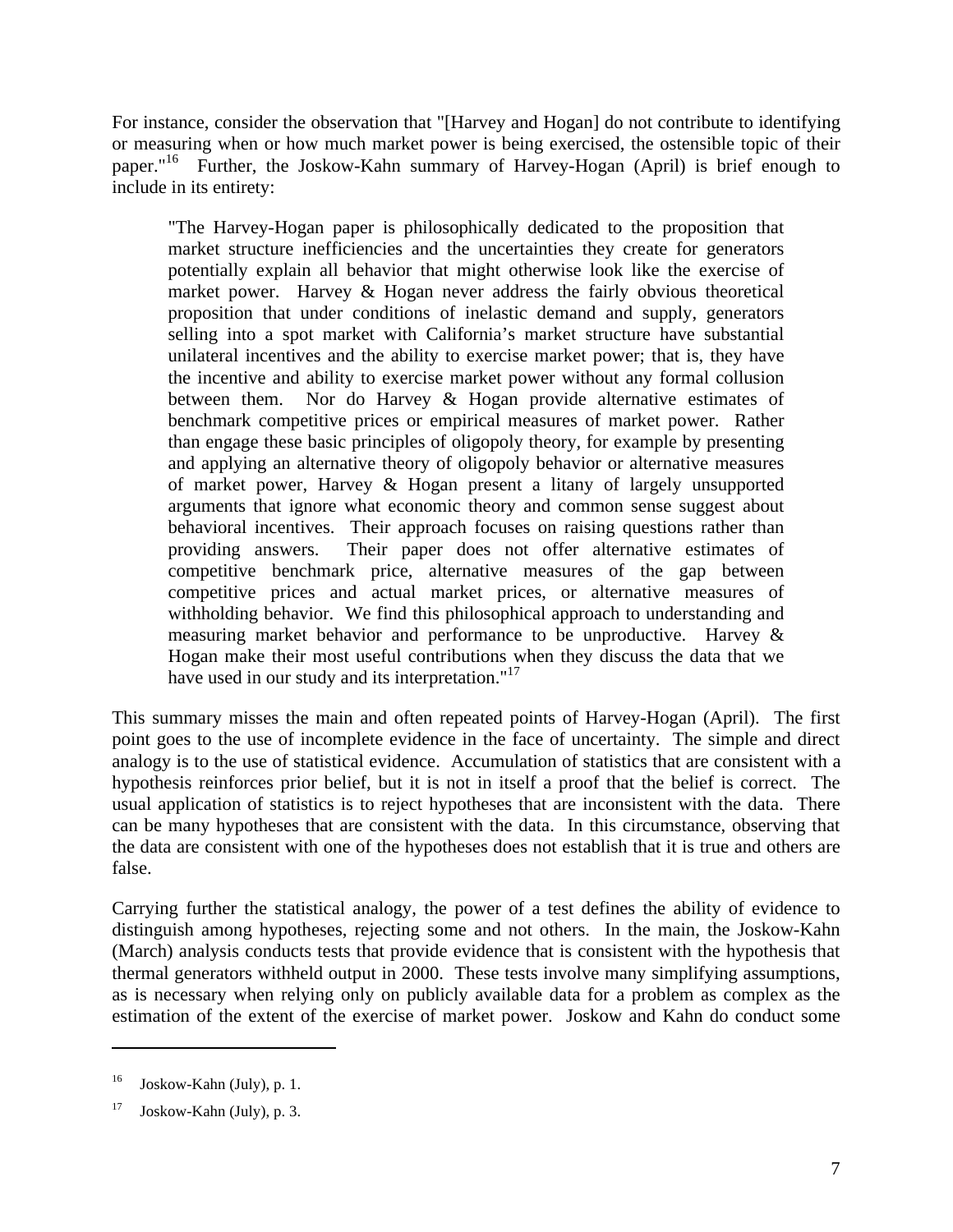sensitivity tests to determine the degree of possible error in their analysis, and argue that the errors are small.<sup>18</sup> The analysis in Harvey-Hogan (April) includes both theoretical and empirical additions to the list of sensitivity tests.

The second point in our earlier papers was the observation that the simulation analyses being employed to assess whether market power has been exercised are indirect methods of addressing this question.<sup>19</sup> Determining that simulated prices are less than actual market prices does not tell us why the simulated prices are lower. In particular, the simulation results do not tell us that actual prices were high because of economic or physical withholding by thermal generators. Are the simulated prices lower because actual demand is peakier than simulated demand? Are the simulated prices lower because the simulation assumes that more hydro, geothermal or wind energy would be available in peak hours than was actually the case? Are the simulated prices lower because the simulation assumes different reserve requirements than those observed by the CAISO? Are the simulated prices lower because the simulation assumes that hydro supplies are offered into the market as price takers? Moreover, except with respect to the peakiness of demand, no sensitivity analyses have been offered by Joskow and Kahn, BB&W or the MSC that would enable one to assess the likely impacts of any of these assumptions.

In the end, the simulation studies do not establish that the simulated provision of energy and ancillary services (reserves and regulation) by the thermal generators exceeds the actual supply of energy and ancillary services from these units in the high priced hours. All that is known is that the simulated price is lower. Moreover, as we have also pointed out, even if it were established that the simulated output of the thermal generators exceeded the actual output of the thermal generators in the high priced hours, the simulation approach would still not permit one to infer whether the real-world output was lower than the simulated output because of the exercise of market power, or because of the outages that occurred in the real-world, capacity differences between the simulation and the real-world, or environmental limits not included in the simulation. One of the important elements of the debate over the exercise of market power is that a year after prices first rose in California, the CAISO has still not provided evidence of actual economic or physical withholding but continues to rely on these kinds of indirect analyses where many things other than the offer prices of the thermal generators are potentially varying.

<sup>18</sup> Joskow-Kahn March, p. 14.

<sup>19</sup> The studies claiming that the exercise of market power accounts for a substantial part of the price increases are predominantly simulation studies that conclude that market power has been exercised because the simulated price is lower than actual market price. See Frank Wolak, Robert Nordhaus, and Carl Shapiro, "An Analysis of the June 2000 Price Spikes in the California ISO's Energy and Ancillary Service Markets," September 6, 2000 (hereafter MSC); Severin Borenstein, James Bushnell and Frank Wolak, "Diagnosing Market Power in California's Restructured Wholesale Electricity Market," August 2000 (hereafter BB&W); Paul L. Joskow and Edward Kahn, "A Quantitative Analysis of Pricing Behavior in California's Electricity Market During Summer 2000," March 2001; Eric Hildebrant, "Analysis of Market Power in California's Wholesale Energy Markets," November 21, 2000; Eric Hildebrant, "Further Analyses of the Exercise and Costs Impacts of Market Power in California's Wholesale Energy Market," March 2001. It is a commonplace experience with optimization models, such as GE MAPS, that they tend to over-optimize compared to what can be achieved in the real system. And this is with optimization models that include contingency constrained networks, dynamic limits, unit commitment, and so on. The danger of too perfect an answer is even greater with optimizing simulations that assume away these details.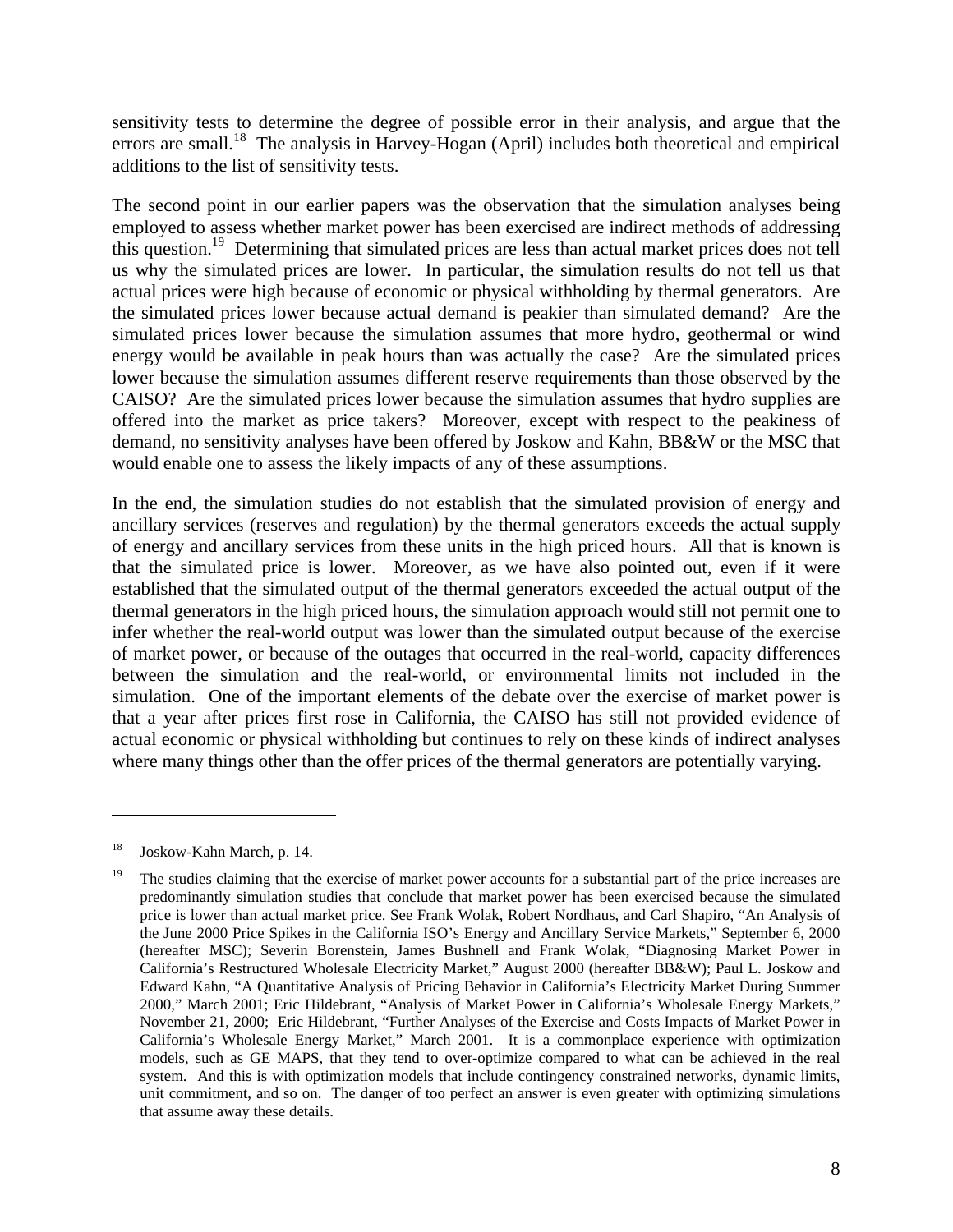We do not provide "alternative benchmark competitive prices" based on the simulation methodology because the available information would not permit us to simulate prices with sufficient accuracy to support more definitive conclusions. One could undertake a sensitivity analysis of the Joskow-Kahn simulation methodology, but due to the nature of some of the limitations of the Joskow-Kahn study, this would have required a major effort merely to illustrate the principle that one cannot resolve the ambiguity. A better approach would be to obtain data that are available to the regulators, although not in the public domain.

The third point of our paper was that the only empirical analysis in the Joskow-Kahn paper that was capable of identifying withholding (the Test 1 analysis of the CEMS data) overstated the output gap by including hours in which real-time prices were low or units would have been ramping, ignoring deratings and environmental output restrictions, and understating ancillary service procurement. Changing only a few of these features resulted in a calculated output gap, and a range of uncertainty for the size of the true gap, that made it impossible to conclude whether there had or had not been material economic withholding from that data. It is seen below that nothing in the more recent Joskow-Kahn paper provides any reason to change this conclusion. The overall point argued in the Harvey-Hogan (April) analysis is that with the publicly available data for the case of California, the margin of error was large and the power of the test was low.

This is not to say that it is not possible to determine if there has been a significant exercise of market power. To the contrary, another point of our paper was that: "A fuller analysis would require data available only to the California Independent System Operator, and has not been done."<sup>20</sup> The point was that the simplifying assumptions in Joskow-Kahn (March) were important enough that it would be necessary to obtain data not in the public domain in order to resolve the ambiguities and distinguish among the effects of strategic withholding, poor market design, higher supply costs and capacity shortages. We have not argued that no data capable of gauging the potential magnitude of economic withholding are available. Rather, we have pointed out that these data are in the hands of the CAISO, which has chosen not to produce these kinds of analyses. The CAISO knows which units were providing reserves with the capacity not dispatched to generate energy. The CAISO knows which hours were shortage hours in the realworld, in which there was not enough capacity to meet minimum operating reserve capability (MORC) requirements at any price. The CAISO knows which capacity that was not providing ancillary services was dispatched for energy, and knows which capacity that was not providing ancillary services was not dispatched for energy despite being in-merit because of ISO decisions or environmental limits known to the CAISO, and finally it knows which capacity that was not providing ancillary services was not dispatched for energy because of the level of its bid.

Reasonable people might disagree about the interpretation of the evidence and argument in Harvey-Hogan (April) as to the degree of uncertainty and the statistical power of the tests of the exercise of market power. But given the conclusions in Harvey-Hogan (April), it would have been surprising to see in that paper the "alternative estimates of benchmark competitive prices or empirical measures of market power" that Joskow-Kahn (July) found absent. The point was that

<sup>&</sup>lt;sup>20</sup> Harvey-Hogan (April), p. ii.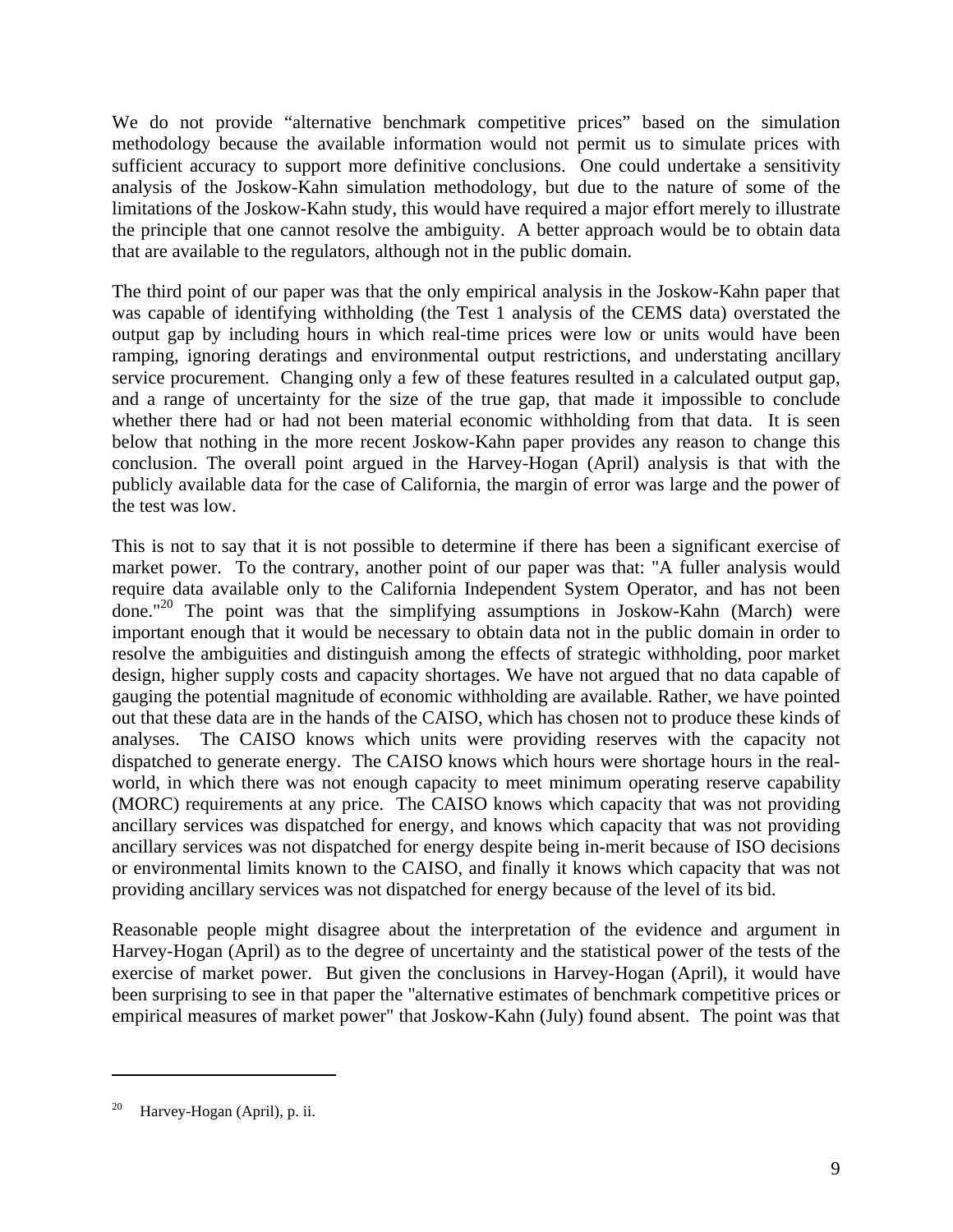we did not have access to the information needed to do the alternative tests. Hence, this response from Joskow-Kahn (July) misses the point.

The strongest conclusion found in Harvey-Hogan (April) is that "[t]he import of the sensitivity analysis here is not to prove that market power has not been exercised in the electricity market but, rather, to suggest that it is unlikely to be the dominant factor and may not even be significant."<sup>21</sup> The analytical task implied was to seek access to data not then in the public domain. The policy implication was to focus more on other problems where there is agreement that the California market is seriously flawed.

### **III. MARKET POWER IN CALIFORNIA: THEORY**

The economic theory of the incentives for exercising market power plays a prominent role in the response to Harvey-Hogan (April). In particular, Joskow-Kahn (July) argues that Harvey-Hogan (April) did not "address the fairly obvious theoretical proposition that under conditions of inelastic demand and supply, generators selling into a spot market with California's market structure have substantial unilateral incentives and the ability to exercise market power; that is, they have the incentive and ability to exercise market power without any formal collusion between them."<sup>22</sup> This is not correct either in its statement of the argument in Harvey-Hogan (April) nor in its implications.

As for the argument in Harvey-Hogan (April), there was explicit agreement that there could be incentives for strategic withholding. "Suppliers could affect market prices by strategically withholding some capacity in order to profit on the capacity actually sold in the market." $^{23}$  Or, "[i]t is widely recognized that the potential for exercising market power through strategic withholding exists in electricity markets in many regions of the country, and California is no exception."<sup>24</sup> The analysis in Harvey-Hogan (April) explicitly accepted and did not dispute the underlying economic logic of these conditional statements. Under some circumstances, the potential exists for exercising market power, and under other circumstances it would not. Joskow-Kahn (March) state that "[i]t is clear from first principles that supply withholding could be the source of high prices. Whether this is in fact the case is an empirical question."<sup>25</sup> We interpret this as to saying that there are two related empirical questions, as to the incentive to exercise market power and as to the actual degree of withholding.

The implication of the comment in Joskow-Kahn (July) is that Joskow-Kahn (March) disposed of both of these questions. The argument in Harvey-Hogan (April) speaks largely to the evidence that thermal generators withheld a significant amount of output in a strategic effort to increase their profits. That is the main issue. However, we did not address the matter of incentives because in our reading Joskow-Kahn (March) never went beyond a conditional

<sup>&</sup>lt;sup>21</sup> Harvey-Hogan (April), p. ii.

<sup>&</sup>lt;sup>22</sup> Joskow-Kahn (March), p. 18.

<sup>&</sup>lt;sup>23</sup> Harvey-Hogan (April), p. 1.

 $24$  Harvey-Hogan (April), p. 2.

<sup>&</sup>lt;sup>25</sup> Joskow-Kahn (July), p. 3.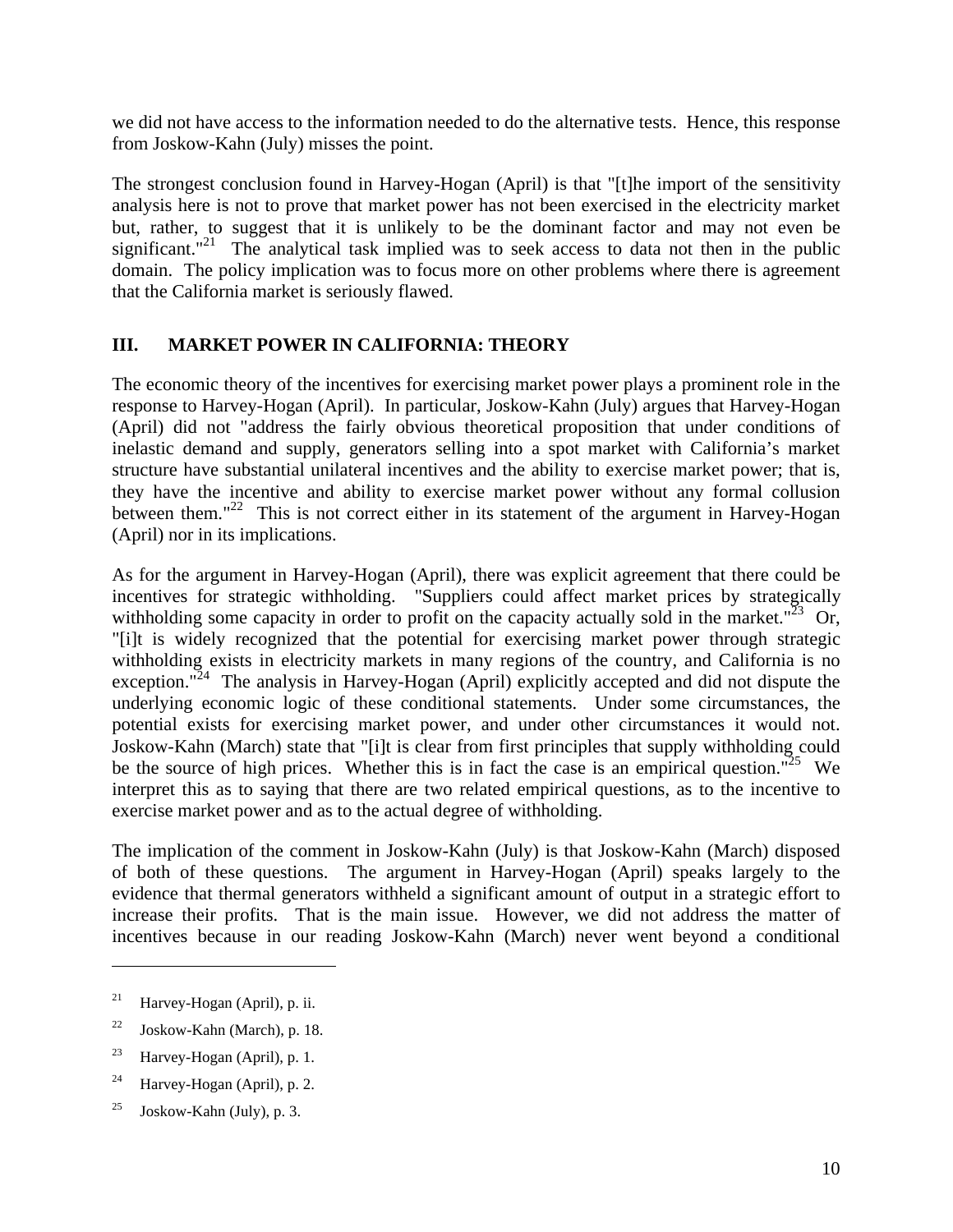assertion that there *could* be incentives to withhold, rather than a conclusion that these incentives were necessarily significant in California. By contrast, the implication from Joskow-Kahn (July) is there was clear evidence of ubiquitous and "substantial" incentives to exercise market power. This is not consistent with our reading of Joskow-Kahn (March).

Informal comments and questions from others about Harvey-Hogan (April) reinforce the importance of this matter regarding the theoretical foundations for an incentive to withhold. We have noted that several stylized facts regarding the California and WSCC electricity markets suggest that on balance the major sources of the price increases are more likely to be shortage and California public policy than a significant exercise of market power. As a result, we have been asked: "If firms aren't exercising substantial market power in the California electricity market, why aren't they?" This suggests a view that the incentives are clear and substantial. It also rejects on its face the argument of others that in the presence of high prices a generator would have to be "crazy" not to produce everything that it could. Apparently it would be useful to expand on the reasons why this is an empirical question.

In turning to this question, we first observe that we would be surprised if there were no instances of a firm in the WSCC exercising market power by restricting output in some circumstances. But we would also be surprised if such strategic withholding is a substantial or an important part of the explanation of for the high prices in California and the WSCC more generally during 2000 and 2001. We know that firms can and sometimes do exercise market power in other electricity markets. In these other markets, it has been possible to directly identify withholding by specific generators within the framework of the actual dispatch and constraints, not just to infer market power with a simulation model based on a hypothetical dispatch rather than the actual dispatch. Thus, in other electricity markets, there has been a smoking gun.

In the case of California, the apparent lack of such a smoking gun demonstration of withholding stands in contrast to experience elsewhere. We don't know enough to be sure about the explanation of the underlying reasons for the continued absence of the smoking guns. There are, however, several features of the California market that appear to us to be important in understanding why the exercise of market power *might* not be material.

- Mitigated locational market power.
- West-wide competition.
- Forward contracts.
- Generation heterogeneity and infra-marginal rents.
- Price caps.
- Price sensitive load.
- California market complexity.

It is important in discussing these features of the California electricity market to keep in mind that the potential to exercise market power exists both in the short-term and in the long-term and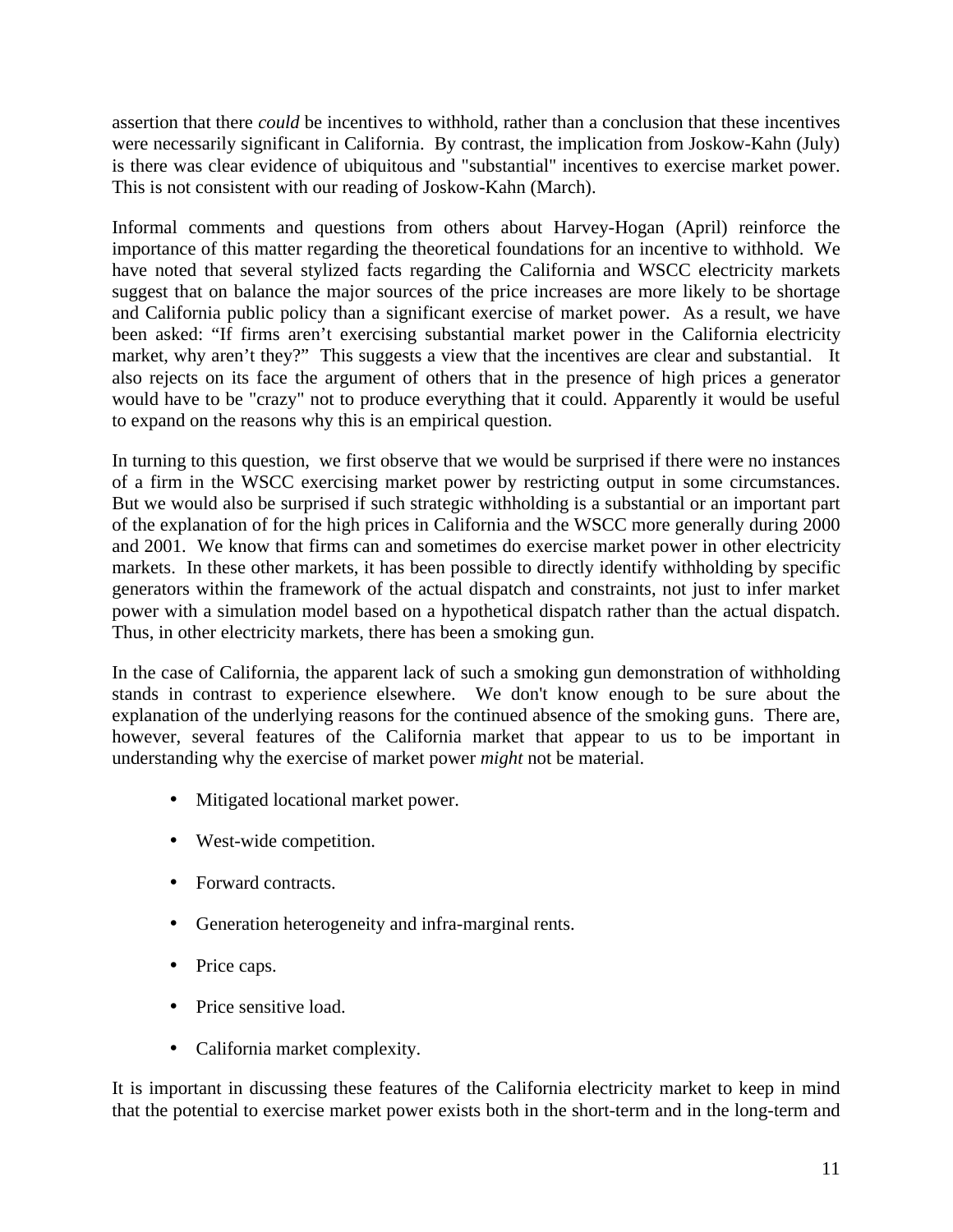the constraints on its exercise can be different in the different time frames. Thus, in assessing the profitability of withholding output in a particular hour in order to raise prices in that hour relative to other hours, reductions in demand attributable to price sensitive load may not have been a substantial deterrent to the exercise of market power during the summer of 2000. On the other hand, the profitability of such short-term price increases would have been reduced by forward contracts and the ability of energy limited suppliers throughout the WSCC to shift energy into the hours subjected to price increases.

In assessing the profitability of withholding output on a sustained basis in order to raise prices in all hours of the day over a long period of time, on the other hand, forward contract positions would only deter such withholding if they were very long-term fixed price or margin arrangements and energy limited resources would not be able to expand output across the board in response to such price increases. Conversely, however, such long-term sustained price increases would affect price responsive load throughout the WSCC and could also draw inactive plants throughout the WSCC back into the market.

Each of these influences on the exercise of market power is discussed below.

# **A. Mitigated Locational Market Power**

 $\overline{a}$ 

The most common sources of market power in electricity markets are transmission constraints that limit the number of competitors capable of meeting incremental load within localized markets. It appears to us that locational market power in California has played little role in the high prices in the California electricity market during 2000 and 2001. To a considerable degree, the potential for the exercise of such locational market power had already been mitigated in California. In this period, there were RMR contracts to mitigate market power in those places and for those generators that were identified in advance as having the potential to exercise market power when local transmission constraints were binding. While the form of these RMR contracts may not be best long-run mechanism for mitigating locational market power, they were specifically intended to eliminate the potential for the exercise of local market power through strategic withholding.

It is of course possible that RMR contracts have not mitigated all locational market power and that the CAISO's intra-zonal redispatch costs were raised by the exercise of market power in some local areas. It does not appear to us, however, that this has been a significant issue. The CAISO has not identified local congestion as a significant concern with respect to the exercise of market power during 2000/2001, and none of the studies claiming to identify the exercise of market power focused on the exercise of such local market power.<sup>26</sup>

<sup>26</sup> The absence of transmission constraints would simplify the analysis further by allowing a focus on withholding. In the presence of transmission bottlenecks, it would be possible in principle to exercise market power by increasing production from generators at one location, at a loss, in order to profit from higher prices at another location. See Judith B. Cardell, Carrie Cullen Hitt and William W. Hogan, "Market Power and Strategic Interaction in Electricity Networks," *Resource and Energy Economics*, Vol. 19, 1997, pp. 109-137.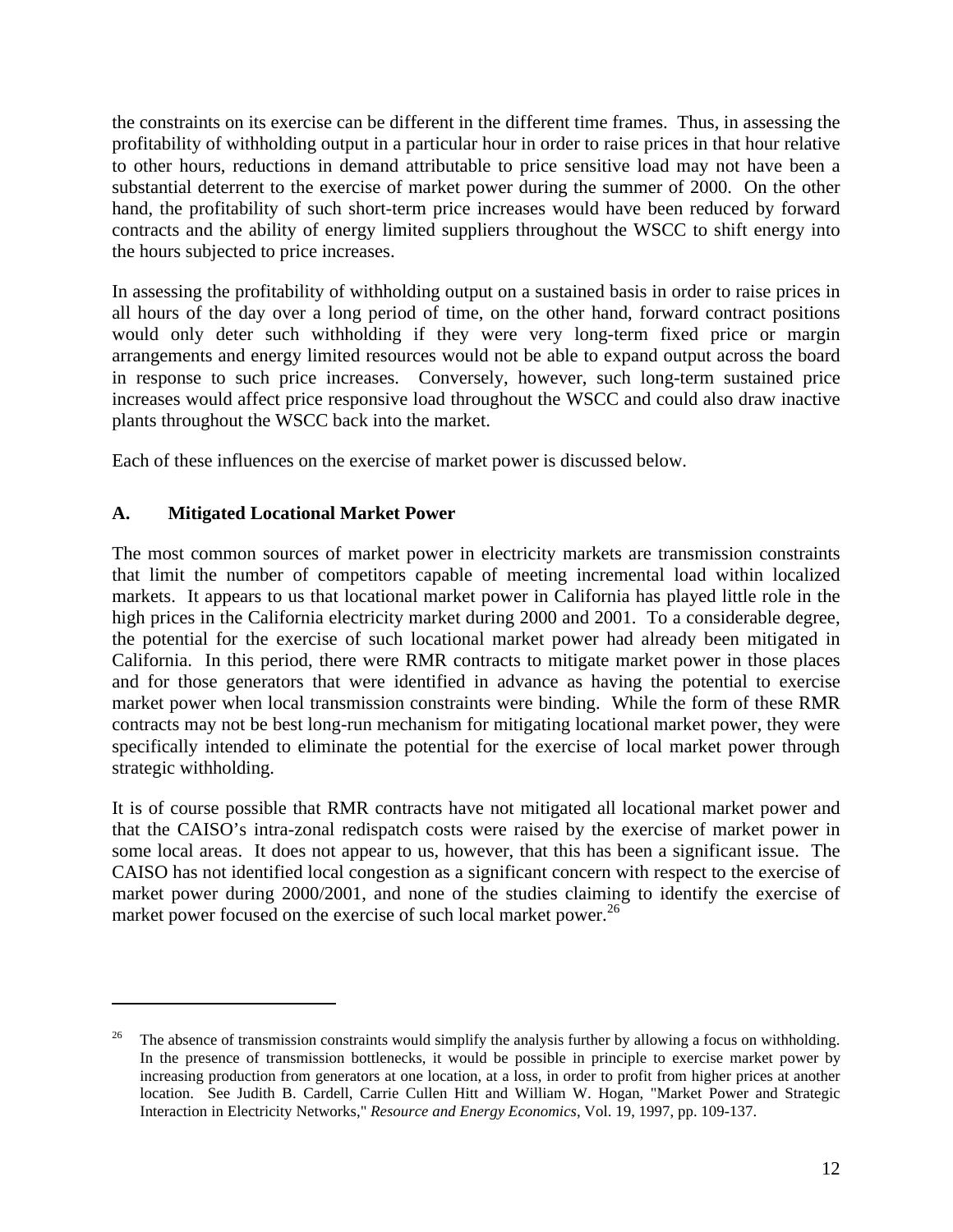### **B. West-Wide Competition**

One of the striking features of the high prices in the California electricity market is that they often occurred during periods in which imports into California were not transmission constrained and the high prices were not limited to California. Thus, it is readily apparent from a review of industry electricity price reports that increases in the market price of electricity during 2000 were not limited to California. Higher prices appeared at the other major WSCC bilateral trading points, such as Mid Columbia, California Oregon Border, Palo Verde, Mead, and Four Corners.<sup>27</sup> Moreover, although we have not had access to the data required for a careful study, it appears to us that the wholesale prices in California were consistent with wholesale prices prevailing in wide regions in the WSCC including areas as distant as Alberta,  $^{28}$  Idaho<sup>29</sup> and Montana,  $^{30}$  as well as the desert Southwest and Pacific Northwest.

In addition, it is our understanding that transmission constraints into California from the Pacific Northwest and Southwest have generally not been binding.<sup>31</sup> While it is possible that there has been some withholding of transmission service that limited supplies from other regions in the WSCC even when transmission constraints were not binding,  $32 \text{ kg}$  are not familiar with any such allegations. The combination of a lack of apparent transmission constraints into California, substantial amounts of power flowing into California from other regions in the WSCC and the WSCC-wide price increases strongly suggest that California thermal generators were generally competing at the margin not only with other California suppliers but with suppliers throughout the WSCC.

The empirical importance of this WSCC-wide competition arises from its implications for the residual supply elasticity confronting any individual market participant seeking to exercise market power (i.e., the supply elasticity of the other market participants). Although we have not had the opportunity to undertake quantitative analysis of this issue, it would not seem to be particularly surprising that generators, controlling virtually no generation in the WSCC outside California and only a few thousand MW inside California, might not find it profitable to withhold substantial capacity in an attempt to drive up prices throughout the WSCC. Any withholding by an individual firm would be offset in part by increases in the supply offered by other market participants (as well as reductions in demand throughout the WSCC).

1

<sup>27</sup> See for example *Megawatt Daily*, Market Report, Trades for Standard 16-Hour Daily Products.

<sup>&</sup>lt;sup>28</sup> Market Surveillance Administrator, "Report on Power Pool of Alberta Prices – Summer 2000," pp. 3-6. RBC Dominion Securities, "Alberta Is Jolted by Electric Deregulation," January 11, 2001.

<sup>29</sup> *Megawatt Daily*, May 7, 2001 "Idaho Power expects blackouts, high prices."

<sup>30</sup> *Megawatt Daily*, "Montana Power Buys Out Risky Supply Contract," June 27, 2001, p. 8.

<sup>&</sup>lt;sup>31</sup> See, for example Western States Coordinating Council, Assessment of the 2001 Summer Operating Period, April 13, 2001, p. 5.

 $32$  By transmission constraint we mean the current contract path constraints in the WSCC, not the underlying reliability constraints that might only be binding at even higher levels.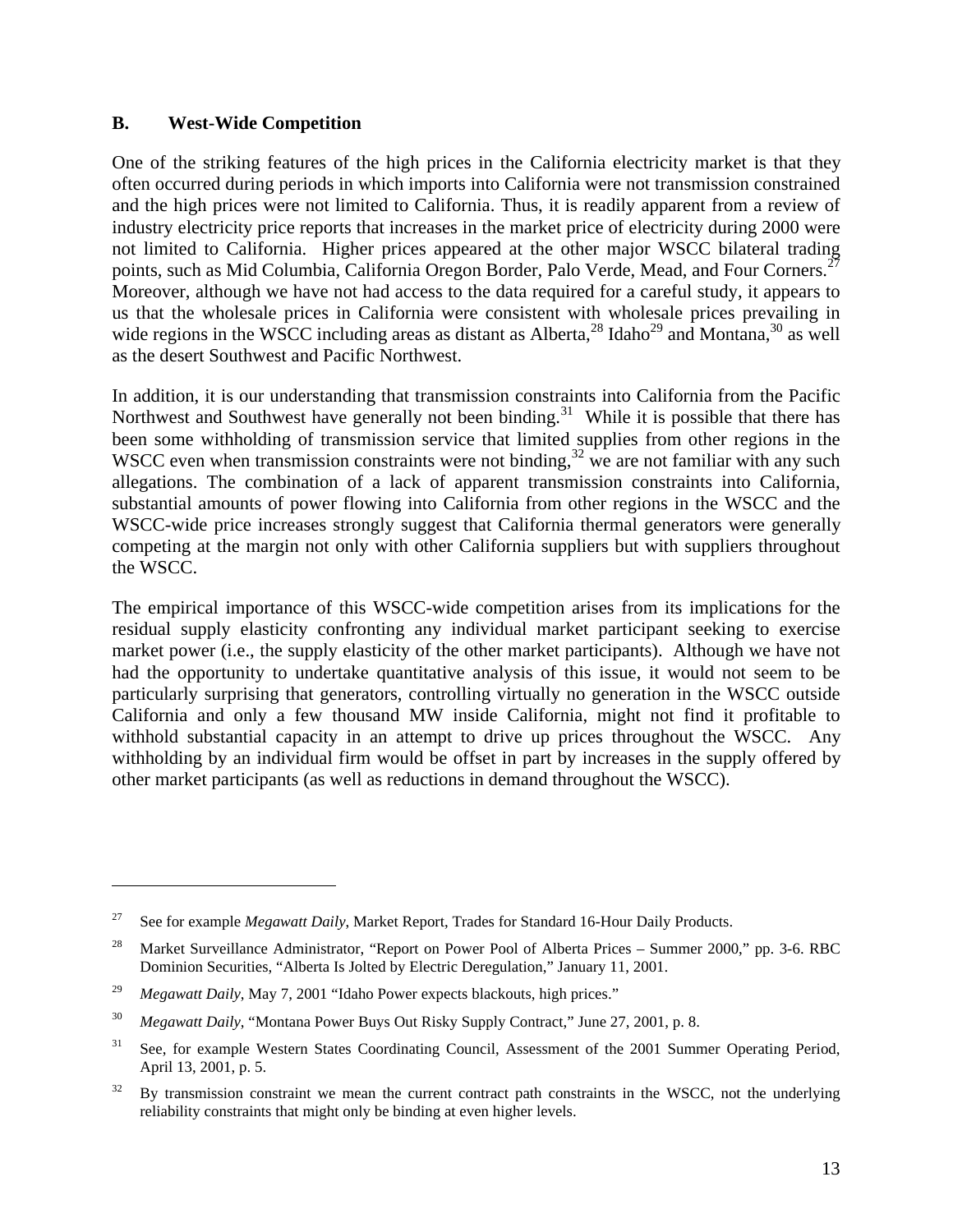#### **1. Profit Maximization**

In evaluating the potential incentive of individual market participants to unilaterally withhold output so as to affect the market clearing price, and the impact of WSCC-wide competition on this incentive, it is helpful to utilize the framework adopted in Joskow-Kahn (March) in their consideration of this incentive. This is the centerpiece of the Joskow and Kahn analysis to demonstrate the possibility of an incentive to withhold output and increase prices. The basic framework is:

"This exercise explores the profitability of a generator withholding capacity relative to a competitive baseline in which price is set by industry marginal cost and all generation with marginal cost below the market-clearing price is dispatched. We assume that all other generators produce at competitive levels and demand is completely inelastic. Under these assumptions, the effect of withholding on price is the same as a leftward shift of the industry supply curve by the amount of withholding." $33$ 

Joskow and Kahn derived the following expression for the profitability of unilateral output withholding:  $34$ 

$$
\Delta\Pi = p_c \left( q_i - q_c \right) + \frac{\Delta p}{\Delta q} \Delta q \ q_i + .5 \big( MC(q_i) + MC(q_c) \big) \left( q_c - q_i \right) . \tag{1}
$$

Where:

 $p_c$  = Competitive market-clearing price,

 $q_c$  = Firm i competitive output at  $p_c$ ,

 $p_1$  = Market-clearing price after unilateral output reduction by firm i,

 $q_1$  = Firm i output following unilateral output reduction,

*q* Δ *p* Δ = Change in market-clearing price due to a unilateral output reduction by firm i,

 $\Delta q = (q_c - q_l) =$  unilateral output reduction by firm i,

 $MC(q_1) =$  Marginal cost of firm i at output  $q_1$ ,

 $MC(q_c)$  = Marginal cost of firm i at output  $q_c$ .

<sup>33</sup> Joskow-Kahn (March), p. 34.

 $34$  Joskow-Kahn (March), p. 35.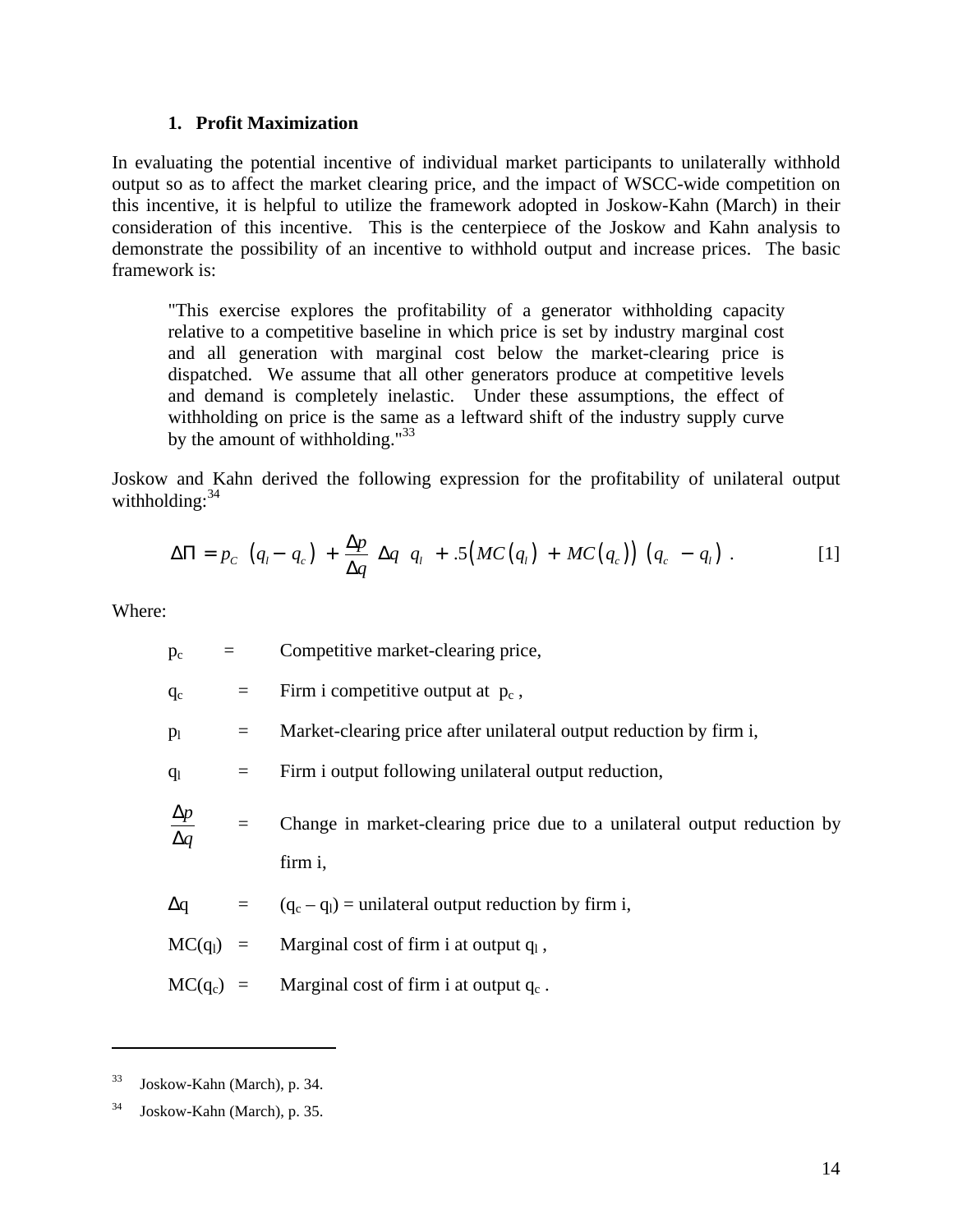Given these assumptions, Joskow and Kahn examine the incentive for a generator with 3000 MW of capacity who considers withholding half that amount. The starting point is a competitive benchmark price of \$60 per MWh. They consider two cases that differ principally in the critical parameter  $\Delta p / \Delta q$ , the change in price for a given change in supply. In the first instance, the assumed slope is 0.011 which implies that "a withdrawal of 1000 MW results in a price increase of about \$10 per MWh."<sup>35</sup> The second case produces only about a \$1 price increase for the same capacity withdrawal.

| <b>Unilateral Market Power Examples</b>             |                                 |                      |                                    |                |         |           |           |                |                |               |                      |                |                |
|-----------------------------------------------------|---------------------------------|----------------------|------------------------------------|----------------|---------|-----------|-----------|----------------|----------------|---------------|----------------------|----------------|----------------|
|                                                     | Fwd                             |                      |                                    |                |         | $MC$ $MC$ |           | <b>Revenue</b> | <b>Revenue</b> | Cost          | <b>Total</b>         | "Best"         | "Best"         |
| Case                                                | <b>Sales</b>                    | $\mathbf{p}_{\rm c}$ | $q_c$                              | q <sub>l</sub> | $(q_c)$ | $(q_l)$   | dp/dq     | Loss           | Gain           | <b>Saving</b> | Gain                 | p <sub>l</sub> | q <sub>l</sub> |
|                                                     | [0]                             | [1]                  | [2]                                | [3]            | [4]     | [5]       | [6]       | $[7]$          | [8]            | [9]           | $[10]$               | $[11]$         | $[12]$         |
| $\mathbf{1}$                                        | $\Omega$                        | 60                   | 3000                               | 1500           | 55      | 50        | 0.0110    | 90000          | 24750          | 78750         | 13500                | 72.2           | 1895           |
| 2                                                   | $\mathbf{0}$                    | <b>60</b>            |                                    | 3000 1500      | 55      | 55        | 0.0010    | 90000          | 2250           | 82500         | $-5250$              | 60             | 3000           |
| 3                                                   | $\mathbf{0}$                    | <b>60</b>            |                                    | 3000 1500      | 55      | 50        | 0.0047    | 90000          | 10683          | 78750         | $-567$               | 63.4           | 2285           |
| 4                                                   | $\boldsymbol{0}$                | 88                   |                                    | 3000 1500      | 55      | 50        | 0.0110    | 132000         | 24750          | 78750         | $-28500$             | 88.0           | 3000           |
| 5                                                   | $\mathbf{0}$                    | 60                   |                                    | 3000 1500      | 55      | 50        | 0.0033    | 90,000         | 750            | 78,750        | $-10,500$            | 61.6           | 2507           |
| 6                                                   | $\overline{0}$                  | 60                   |                                    | 3000 1500      | 55      | $-110$    | 0.0110    | 90,000         | 24,750         |               | $-41,250$ $-106,500$ | 60.03          | 2997           |
| 7                                                   | 820                             | <b>60</b>            |                                    | 3000 1500      | 55      | 50        | 0.0110    | 90000          | 11220          | 78750         | $-30$                | 68.2           | 2251           |
| 8                                                   | 2500                            |                      | 60 3000 1500                       |                | 55      |           | 50 0.0110 | 90000          | $-16500$       | 78750         | $-27750$             | 60.0           | 2980           |
|                                                     |                                 |                      | $[7]=[1]$ <sup>*</sup> $([2]-[3])$ |                |         |           |           |                |                |               |                      |                |                |
|                                                     | $[8]=[6]^*([2]-[3])^*([3]-[0])$ |                      |                                    |                |         |           |           |                |                |               |                      |                |                |
| $[9]=0.5*([4]+[5])*([2]-[3])$                       |                                 |                      |                                    |                |         |           |           |                |                |               |                      |                |                |
|                                                     | $[10]=[8]+[9]-[7]$              |                      |                                    |                |         |           |           |                |                |               |                      |                |                |
|                                                     | $11]=[1]+([2]-[12])*[6]$        |                      |                                    |                |         |           |           |                |                |               |                      |                |                |
| [[12] From marginal cost curve, vertical at 3000 MW |                                 |                      |                                    |                |         |           |           |                |                |               |                      |                |                |

**Table 3**

Table 3 repeats the calculations of Joskow and Kahn with a few additions. First, in anticipation of further discussion of the framework, we added three columns in [0], [11], [12], as discussed below. Second, we added some additional sensitivity analyses by considering a few different cases.

<sup>35</sup> Joskow-Kahn (March), p. 19.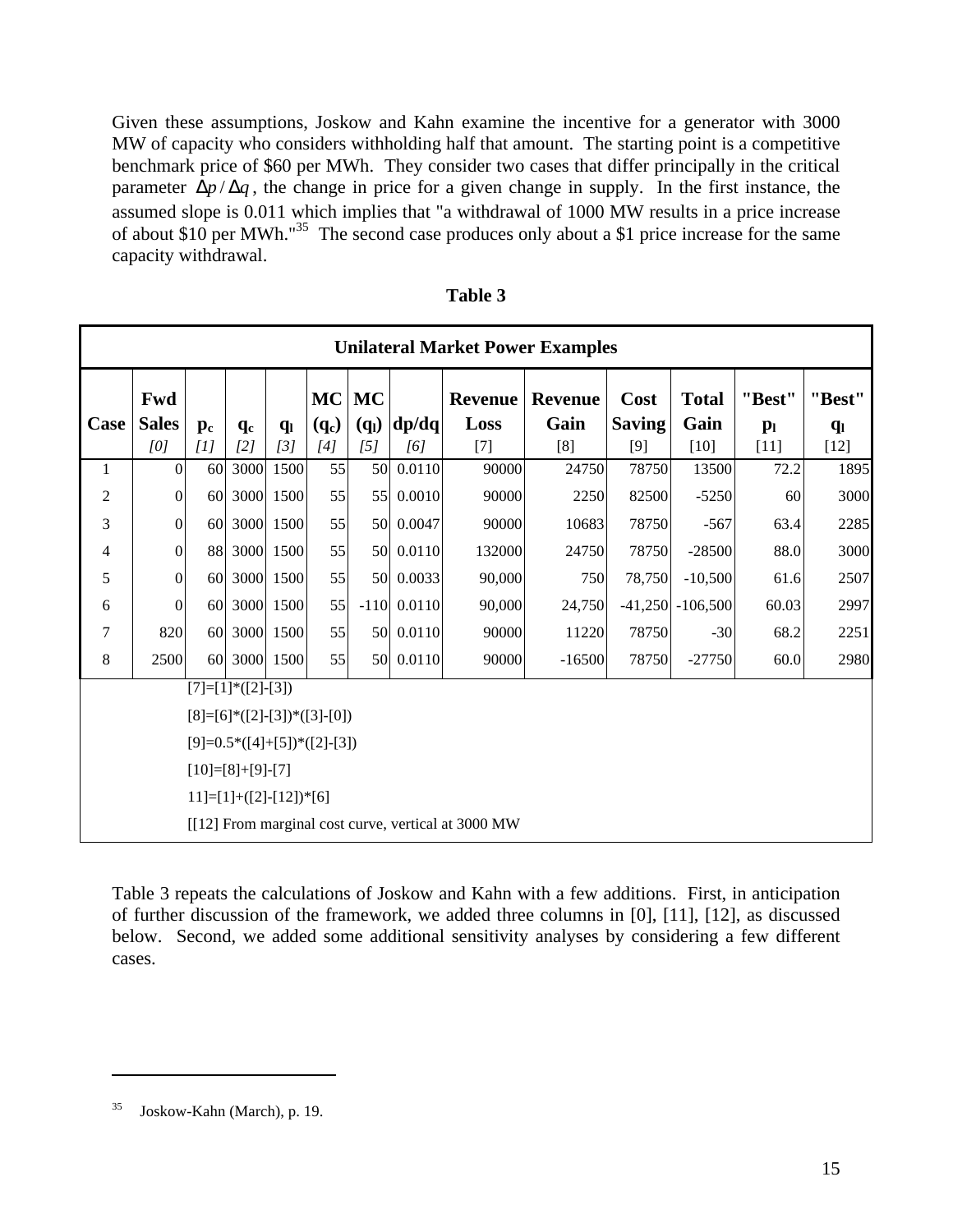The first two rows of the table repeat the detail from Joskow and Kahn.<sup>36</sup> In the first case, the reduction in output produces a net profit gain of \$13,500, indicating an incentive to withhold. In the second case, with reduced sensitivity of price to output changes, the assumed reduction is unprofitable with a loss of –\$5,250. This illustrates the importance of the assumed response of the rest of the market to the unilateral withdrawal of output by an individual supplier.

This raises the question as to the justification for either a high or low value of the price response parameter. Joskow and Kahn explain their approach as using their simulation model at different load deciles to calculate the industry supply curve for June 2000. Furthermore, they provide a detailed table of the results that "shows how to estimate the slope of the supply curve."<sup>37</sup> There is a methodological issue in this estimate, to which we return below. However, for the moment it is interesting to note that the price sensitivity used in case 1, the case with the indicated incentive to withhold, is larger than the price sensitivity (impact of output withholding on price) for any of the load deciles in the Joskow-Kahn calculation of the June 2000 supply curve.



### **Figure 4**

<sup>&</sup>lt;sup>36</sup> See Joskow-Kahn (March), p. 35-36. It appears that the slope used in the first case was slightly higher than 0.011, and the difference could be attributed to rounding error. Other than this, the calculations replicate the results of Joskow and Kahn.

<sup>37</sup> Joskow-Kahn (March), p. 35.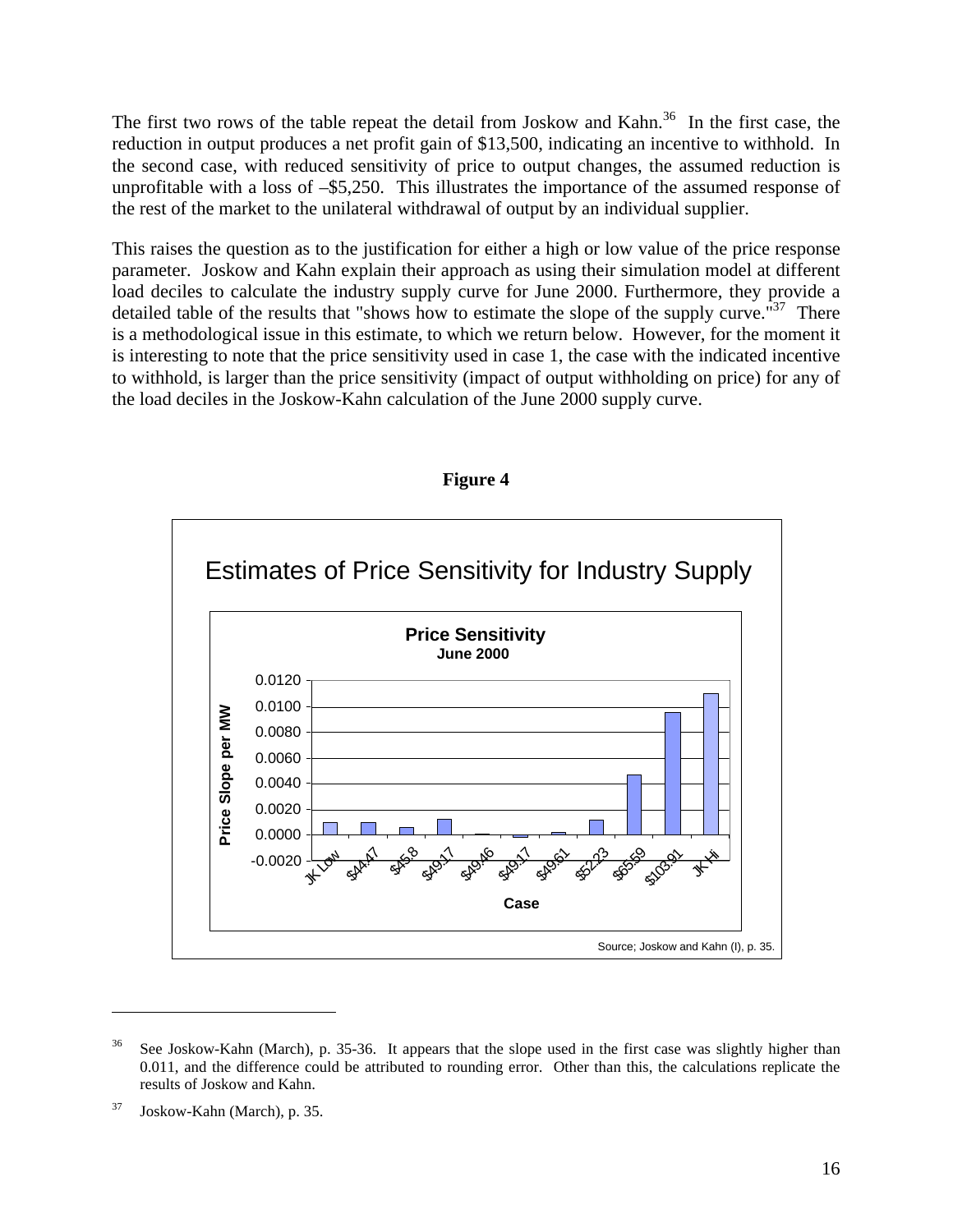Figure 4 shows the implied slopes for the different deciles indexed by the benchmark marketclearing price for that load level. The two outer bars indicate the two cases used for the Joskow and Kahn analysis of the incentive for unilateral withholding. Apparently the high case is an outlier that exceeds the highest slope calculated for load at the upper decile. It is possible that this slope might prevail, but it is inconsistent with the basic Joskow-Kahn simulation methodology.

The Joskow and Kahn analysis in case 1 was thus based on a slope that is inconsistent with their assumed benchmark market-clearing price. To illustrate withholding incentives based on the supply response simulated by Joskow and Kahn at an assumed price of \$60, we recalculated the results for the first case using the price slope of 0.0047, which better corresponds to the price sensitivity calculation for \$65.59. The results for this case appear in the third row of Table 3. Apparently in this case, reducing output by half is slightly unprofitable, with a loss of -\$567.

Of course, there is nothing special about withholding half of the output. Some other strategy might be preferred. To provide a simple way to illustrate the effect of other withholding levels, we added columns [11] and [12] to the table estimate the "best" price and output for the hypothetical generator. This gives a rough indication of the implications of the alternative assumptions for withholding at levels other than the 50 percent reduction assumed by Joskow and Kahn. The "best" price and quantity would maximize the generator's profits.

In the first row, we see that the 50 percent reduction was a little too much. It would have been more profitable to withhold a little less. In the low price case, there would be no incentive to withhold. In the third case, using the elasticity more consistent with the maintained assumptions, the 50 percent reduction is too much, but there is some incentive to withhold a smaller amount and increase price from \$60 to \$63.4 per MWh.

All of these calculations assume that the generator exercising market power has sufficient information to withhold output so as to elevate the price at which it sells its output. Output withholding combined with bids that fail to raise the price at which output is sold would not be profitable. In this regard, it is necessary to keep in mind the sequential structure of California energy and ancillary service markets. Thus, real-time capacity withholding that elevates realtime prices would not be profitable for the withholder if most of its capacity were sold day-ahead at low prices. Moreover, capacity withholding that drove real-time non-spinning reserve prices to the cap would not be profitable if the withholders' remaining capacity were sold in the real-time energy or spinning reserve markets at lower prices.

Joskow and Kahn present their two cases without further comment or interpretation of the implications for unilateral withholding. However, based on these cases alone and the additional sensitivity test indicated for case 3 in Table 3, this is hardly a demonstration of an "obvious" proposition that generators in California had "substantial unilateral incentives and the ability to exercise market power."

The only further statement in Joskow-Kahn (March) is that this analysis was for unilateral withholding and "[i]f multiple players are behaving strategically, the effect of withholding on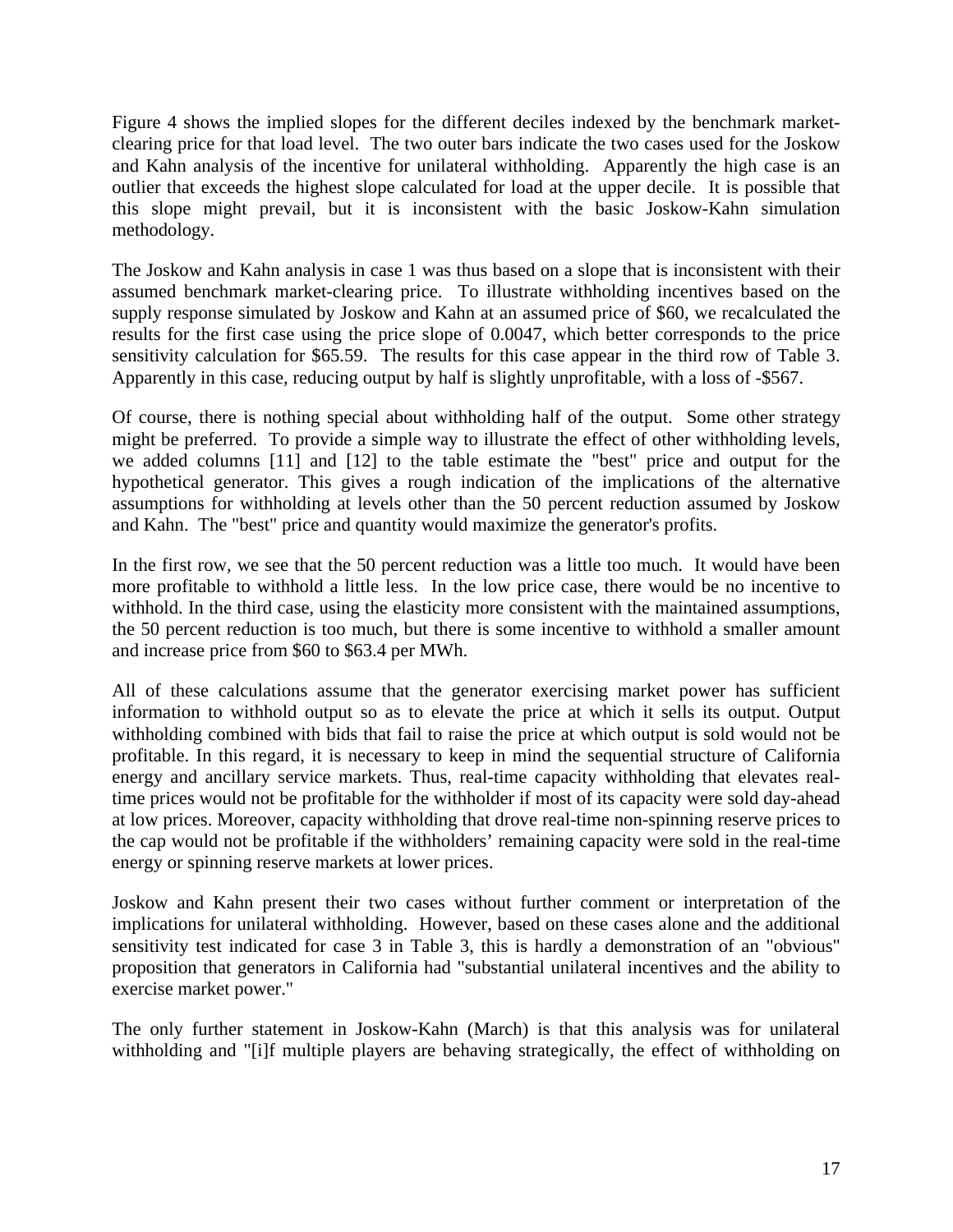wholesale market prices could be larger.<sup>"38</sup> Other things being equal, this statement is correct within their framework. However, in the context of a discussion of the incentives for unilateral withholding, it would be important to recognize that this does not imply that the incentive for unilateral withholding would necessarily increase.

If the price were higher than the competitive benchmark, because others were withholding, this would decrease the incentive for any individual generator to withhold. This is the classic problem of the incentive to defect from any cartel. This can be illustrated by raising the assumed price and observing that, other things being equal, the incentive to unilaterally withhold in the Joskow and Kahn model would be lower. In the fourth case of the table, we see that if the competitive price were \$88/MWh, the generator has an incentive to produce 3,000 MW. This indicates another important feature of the Joskow and Kahn example. It is dependent on the assumption that the generator has its marginal costs close to the market price.<sup>39</sup>

Finally, moving beyond the Joskow-Kahn analysis of unilateral incentives to a broader game theory analysis of oligopoly would only raise more issues that would require empirical resolution. Given the complexity of the institutional details in the California market, it is not likely that such a theoretical analysis would replace the need to look for the data that could identify the smoking guns.

# **2. Consistency of Assumptions**

The Joskow and Kahn illustration of a possible incentive for profitable unilateral withholding depends upon the particular assumptions for the supply response to higher prices. Given a starting assumption of completely inelastic California demand, the impact of an output reduction on the market price is determined solely by the slope of the industry supply curve. The value Joskow and Kahn assumed for  $\Delta p/\Delta q$  is 0.011. This implies that WSCC suppliers as a whole, other than the withholding firm, would increase deliveries into the CAISO control area by 90.9 MW in response to a \$1/MWh increase in the price of power within the CAISO control area. As noted above, this is less of a supply response than produced in the Joskow-Kahn model simulations near a price of \$60. Furthermore, Joskow and Kahn assume that the slope of the marginal cost curve of the single withholding firm is extremely flat. Hence, a 1500 MW change in the output of this firm would only move it \$5/MW down its marginal cost curve (from \$55 to \$50), or a change of 300 MW in response to a \$1 change in the price in the CAISO market. Thus, the industry supply curve they assume for their demonstration of an incentive to withhold output is more than three times as steep as the hypothetical firm's marginal cost curve assumed in their illustrative calculation. Although these assumptions could be reasonable in analyzing the incentives of a particular firm operating generating assets that differ markedly from the assets of its competitors, this is not the case we understand Joskow and Kahn to be addressing.

While reaction functions are complex and reasonable people will disagree over the appropriate assumptions for modeling the expectations of a competitive or imperfectly competitive firm, the

<sup>38</sup> Joskow-Kahn (March), p. 20.

 $39$  Note that the same result would be obtained in case 1 at \$60 if the marginal costs of this generator were \$30 and \$25 rather than \$55 and \$50.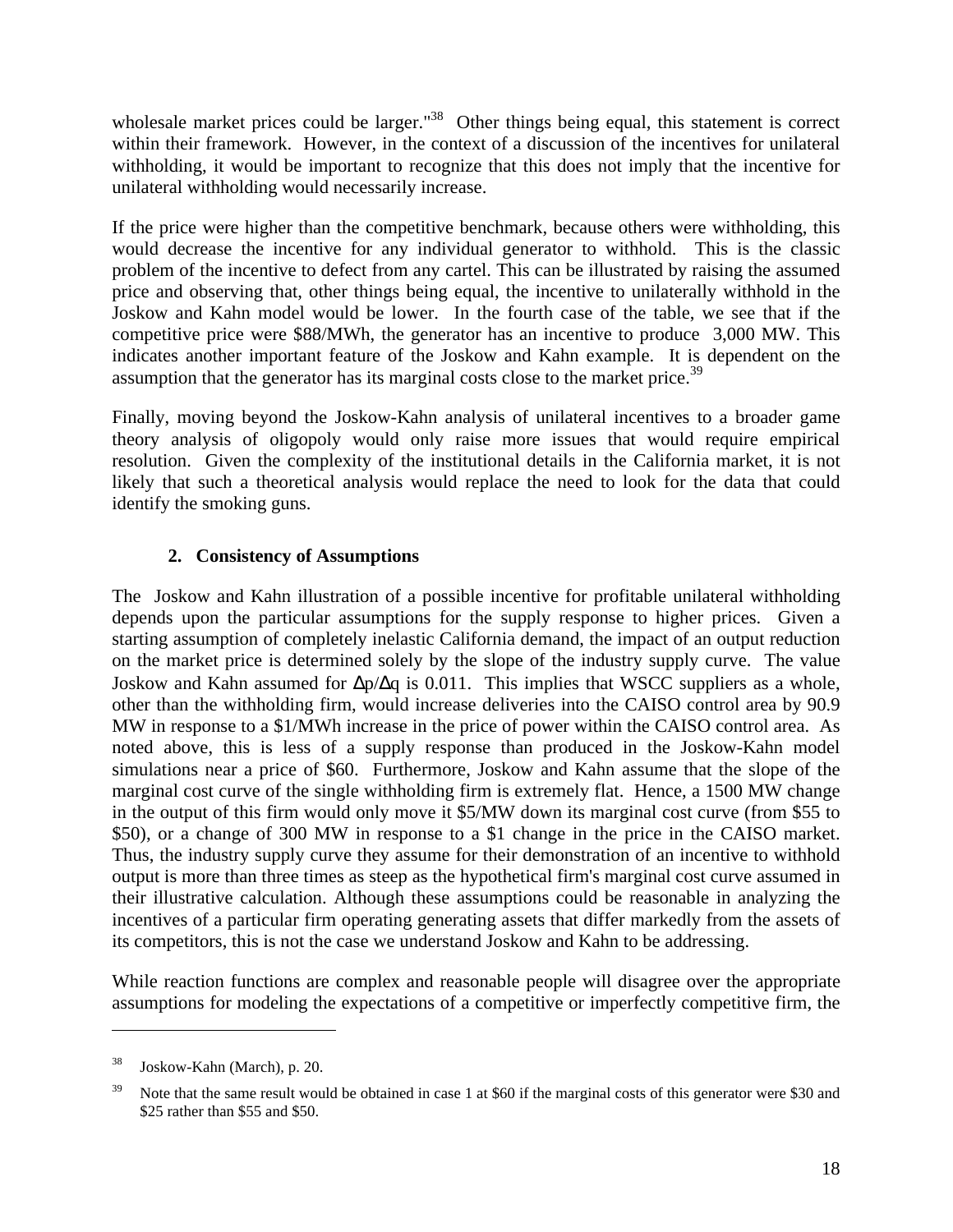assumptions underlying the Joskow-Kahn calculations should be recognized as a specialized case rather than a general rule. It does not appear that such assumptions are internally consistent in analyzing the incentives of one out of many thermal suppliers in the WSCC. Moreover, these assumptions are critical to the Joskow-Kahn findings regarding the profitability of unilateral output withholding for this particular supplier.

Thus, if the industry were assumed to include ten other firms similar to those analyzed by Joskow and Kahn (which would be a conservative characterization of the WSCC) and the industry supply curve were thus assumed to be shaped like the individual firm's marginal cost curve, but with one-tenth the slope of the individual supply curve, rather than three times the slope of the individual supply curve as assumed by Joskow and Kahn, then the unilateral 1,500 MW output reduction hypothesized by Joskow and Kahn would be unprofitable, as shown by row 5 in Table 3.<sup>40</sup> The output reduction would be unprofitable because the impact on market prices would be much less than in the Joskow-Kahn hypothetical. These assumptions imply that it would be profitable to withhold about 500 MW, raising prices by \$1.6/MWh. Similarly, if the individual firm's marginal cost curve were like the other firms assumed in the industry supply curve (i.e., very steep), very little unilateral withholding would be profitable because the implied cost savings would be too small and the foregone profit margin would be too great (see row 6 in Table 3).<sup>41</sup> It is the particular combination of assumptions that there is an elastic individual firm supply and an industry supply with a lower elasticity than either calculated in their simulation or assumed for a single firm, that combine to provide Joskow and Kahn with an example of profitability for significant unilateral withholding.

The implications for competition of a pricing model such as that postulated by Joskow and Kahn therefore depend importantly on the residual supply elasticity assumed for imports from suppliers located outside of the CAISO control area and for other suppliers located within the CAISO control area. Few studies have addressed the question of assessing the supply elasticity of imports into the CAISO control area. Joskow and Kahn rely on the work of Borenstein, Bushnell and Wolak $42$  to obtain an estimate of the import supply elasticity.<sup>43</sup>

Eleven firms of the size assumed by Joskow-Kahn would account for around 25 percent of WSCC capacity. A considerable amount of WSCC capacity is nuclear, coal, or run of river hydro that would not be on the margin in competition with gas or oil fired generation. As of January 1, 2000 there was 37,410 MW of steam oil, steam gas, combustion turbine, combined cycle and internal combustion capacity in the WSCC; see WSCC 10-Year Coordinated Plan Summary 2000-2009, October 2000, p. 30. This corresponds to 11 firms with roughly 3,300 MW of total capacity each (3,000 MW available and 300 MW on outage). About 3,400 MW of this capacity is cogeneration capacity, which may not have an incentive to vary its output in response to market prices (see WSCC October 2000, p. 20). In the real world, the ownership of this capacity is spread over far more than 11 firms. Moreover, additional hydro and geothermal capacity is available to shift output across hours in response to price increases limited to particular hours, implying an even higher residual supply elasticity for short-term price increases.

<sup>&</sup>lt;sup>41</sup> This case would be somewhat artificial as the cost curve would be negative for outputs below 2,994 MW, but this artificial outcome merely reflects the extremely steep firm supply curves implied by Joskow-Kahn's assumed industry supply curve.

 $42$  BB&W.

<sup>43</sup> Joskow and Kahn (March), p. 35.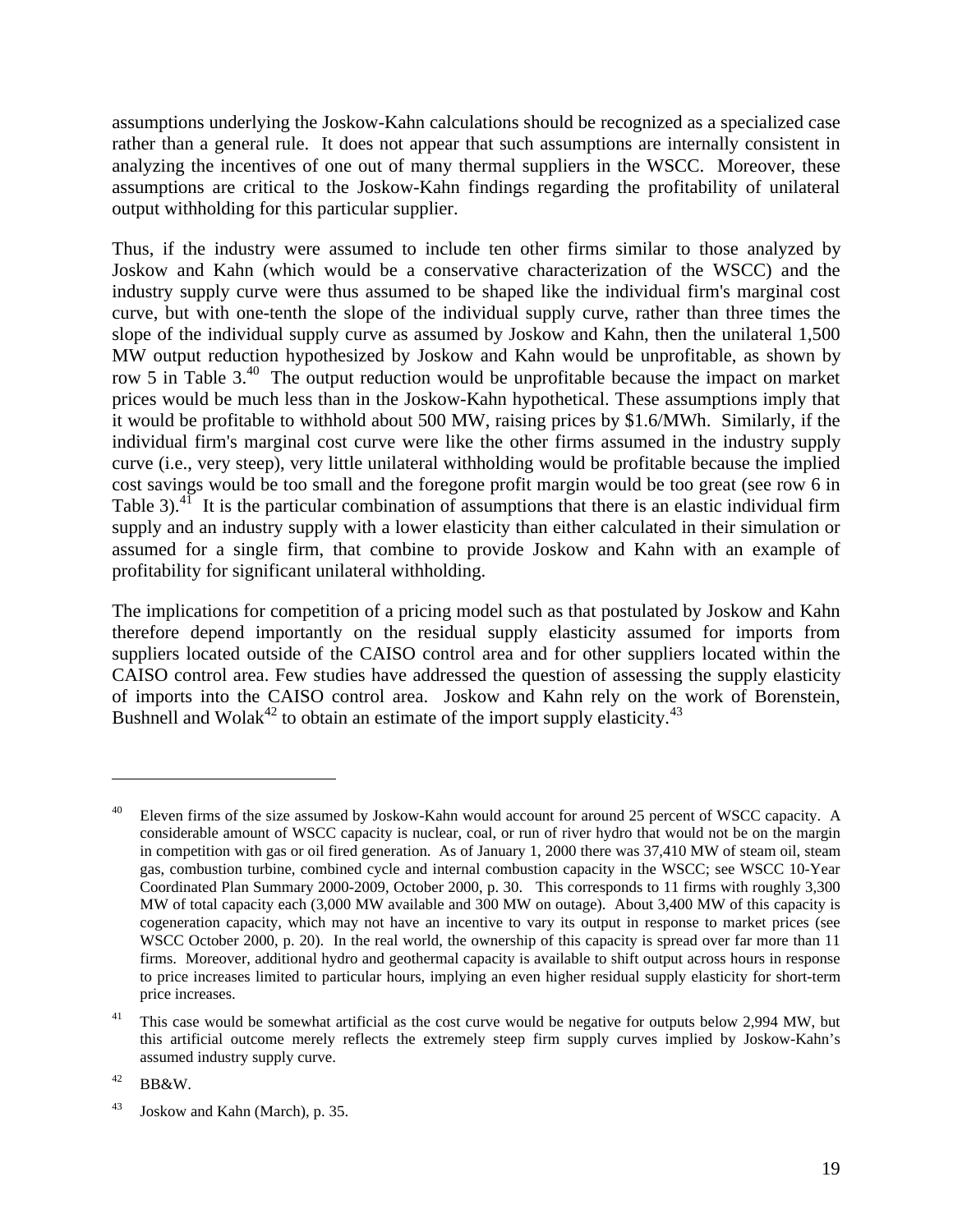The BB&W study of the California electricity industry used transmission congestion adjustment bids to estimate the supply elasticity of imports to the CAISO control area. They suggest that this measure of import elasticity overstates the actual import elasticity because it ignores restrictions in inter-scheduling coordinator trades.<sup>44</sup> This estimate of the supply elasticity of imports has unusual features, however. First, the bids they use to estimate the supply elasticity are apparently not supplementary energy bids but congestion adjustment bids. Except in the case of the PX, these bids were used only when transmission constraints were binding and the quantity of imports is fixed. While these bids may have something do to with which transactions are scheduled, it is not clear that they reveal anything about the actual supply curve for imports. Second, the BB&W analysis somehow combined these adjustment bids across multiple interfaces, some of which may have had congestion at different prices levels during the period studied. Thus, in the same hour in which there is substantial congestion from North to South into California from the Pacific Northwest in the spring, there might be no congestion between California and Arizona. It is not clear what it means to thus aggregate bids over different zones. Third, it is not clear whether the analysis of adjustment bids is based on day-ahead bids or hourahead bids or a combination of the two.<sup>45</sup> Fourth, it is clear that the BB&W analysis measures a short-run import supply elasticity (i.e., in response to hour-to-hour or, at most, day-to-day price changes). The estimated supply response does not reflect the impact of price increases in reducing consumption outside California and thus making additional energy available for export to California. BB&W indicate that the supply curve they estimate is very inelastic.<sup>46</sup>

Joskow and Kahn assume an import elasticity of 0.33 in their simulation analysis which is "loosely based on BB&W's claim that imports would be 5.3 percent lower and prices approximately 15.5 percent lower under marginal cost pricing."<sup>47</sup> Joskow and Kahn appear to base their overall supply elasticity on the supply curve in their simulation model.<sup>48</sup> In particular, they include a table setting forth the relationship between the average MCP in their simulation for the ten load deciles (load + reserves) during June  $2000^{49}$  From these data they calculate  $\Delta p / \Delta q$  based on the change in average price and load across the load deciles.

This simulation methodology includes a simultaneous equation bias in estimating the supply elasticity because demand and imports are jointly determined. As shown in Figure 5, and as is familiar from the analysis of simultaneous equations bias, even with perfectly inelastic demand, a plot of the intersection points of demand and supply curves at different times does not

 $\overline{a}$ 

 $47$  Joskow-Kahn (March), pp. 12.

 $^{49}$  Joskow-Kahn (March), p. 35.

<sup>44</sup> BB&W, p. 27.

<sup>&</sup>lt;sup>45</sup> An analysis of supply elasticity that is based upon hour-ahead adjustment bids would likely understate the supply elasticity in response to sustained price changes because some suppliers likely bid inflexibly in shortterm markets to ensure that their transactions flow but would respond to sustained changes in price. On the other hand, an analysis of supply elasticity that is limited to day-ahead adjustment bids and estimates the average elasticity over the range of the change in imports in the BB&W simulation, might materially understate the supply elasticity, particularly if the simulated change in imports is large relative to the actual level of imports.

<sup>46</sup> BB&W, p. 30.

<sup>48</sup> Joskow-Kahn (March), p. 35. They refer to using a similar methodology.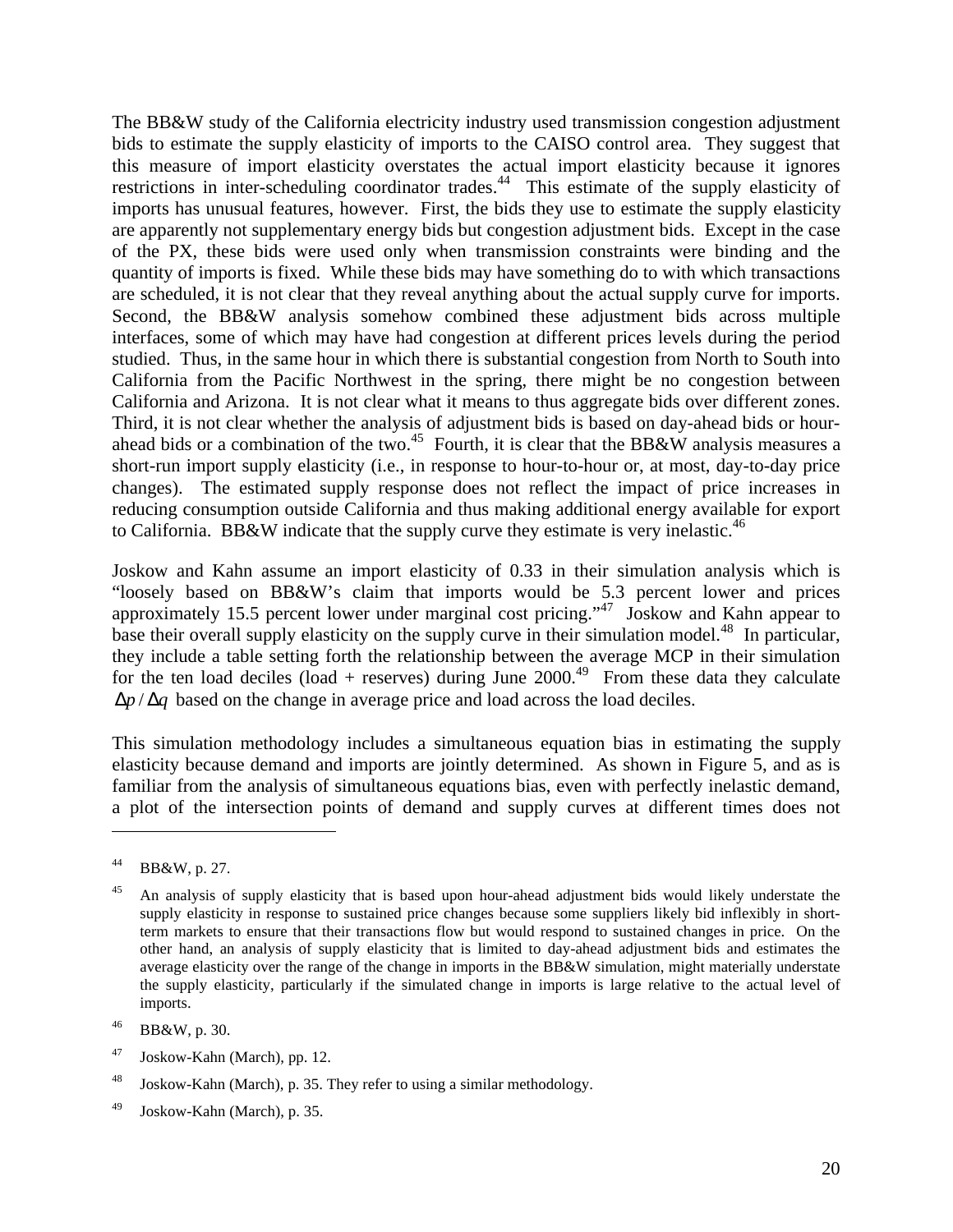necessarily trace out the supply curve. Apparently the load in the CAISO control area is correlated with load in the remainder of the WSCC. Hence, at any price the residual supply for imports is lower in hours in which CAISO demand is high, because the non-CAISO demand is also higher in those hours. Evidence of this correlation appears in the table Joskow and Kahn present in their paper, in which it can be seen that both actual and simulated imports decline at prices above \$50/MWh, which likely reflects inward/upward shifts of the import supply curve in high load hours.<sup>50</sup> If high CAISO load is correlated with reduced import supply, the slope of the intersection points of supply and demand will trace out a curve that is less elastic than the actual import supply curve. But for purposes of the analysis of unilateral incentives to withhold, the relevant supply curve is the more elastic supply within each period.<sup>51</sup>

<sup>50</sup> Joskow-Kahn (March), p. 33.

<sup>&</sup>lt;sup>51</sup> A second difficulty with the Joskow-Kahn import calculations is that the methodology is not applied to the actual empirical industry supply curve, but to the slope of the "competitive" supply curve assumed by Joskow and Kahn in their simulation. Some might argue that this supply curve would likely overstate the actual slope of the industry supply curve because it would not take account of withholding. Others might also observe that it might overstate the actual slope of the industry supply curve at low prices and understate the slope at high prices, because the hypothetical Joskow-Kahn supply curve does reflect the impact of start-up and minimum load costs and does not reflect environmental output restrictions other than RTC allowance costs. In addition, the hypothetical Joskow-Kahn supply curve assumes that energy limited resources within the California ISO control area, such as pondage hydro and geothermal, submit price taking bids, which is likely inaccurate and would understate the elasticity of industry supply.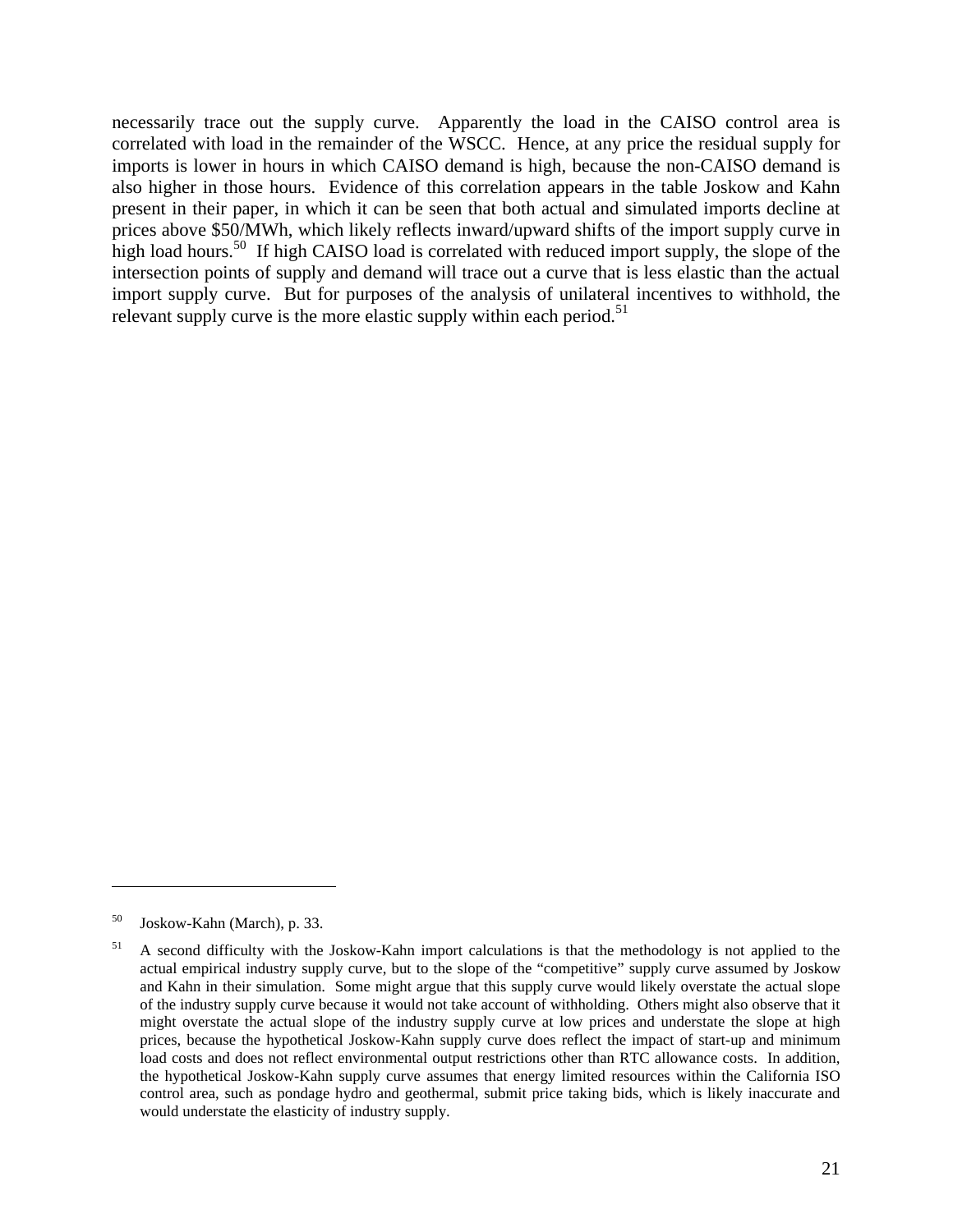

**Figure 5 Shifts in a Vertical Demand Curve Will Not Identify a Shifting Supply Curve**

We can obtain a rough estimate of the effect of this simultaneity bias by removing imports from the calculation of simulated industry supply curve, and then adding the import elasticity to the elasticity of the internal California supply.<sup>52</sup> In addition, the separate treatment of the two supply curves, one for imports and one for generation within California, allows us to address the consistency of the supply assumptions.

For the first test, Figure 6 summarizes the recalculated total industry supply price sensitivity after adjusting for the simultaneity bias due to the shifts in the import supply curve. The adjustment turns out to be on the order of a 15 percent reduction in the price slope, which would further reduce the profitability of unilateral withholding.

1

 $52$  The import supply data reported in Joskow-Kahn (March) are for July (p. 33), and the industry supply curve simulation they report is for June (p. 35). The prices for the load deciles are similar, but not identical. For purposes of this rough sensitivity test, it is assumed that the differences are not important and we have combined the July 2000 simulated imports by load decile with the June 2000 California supply by load decile.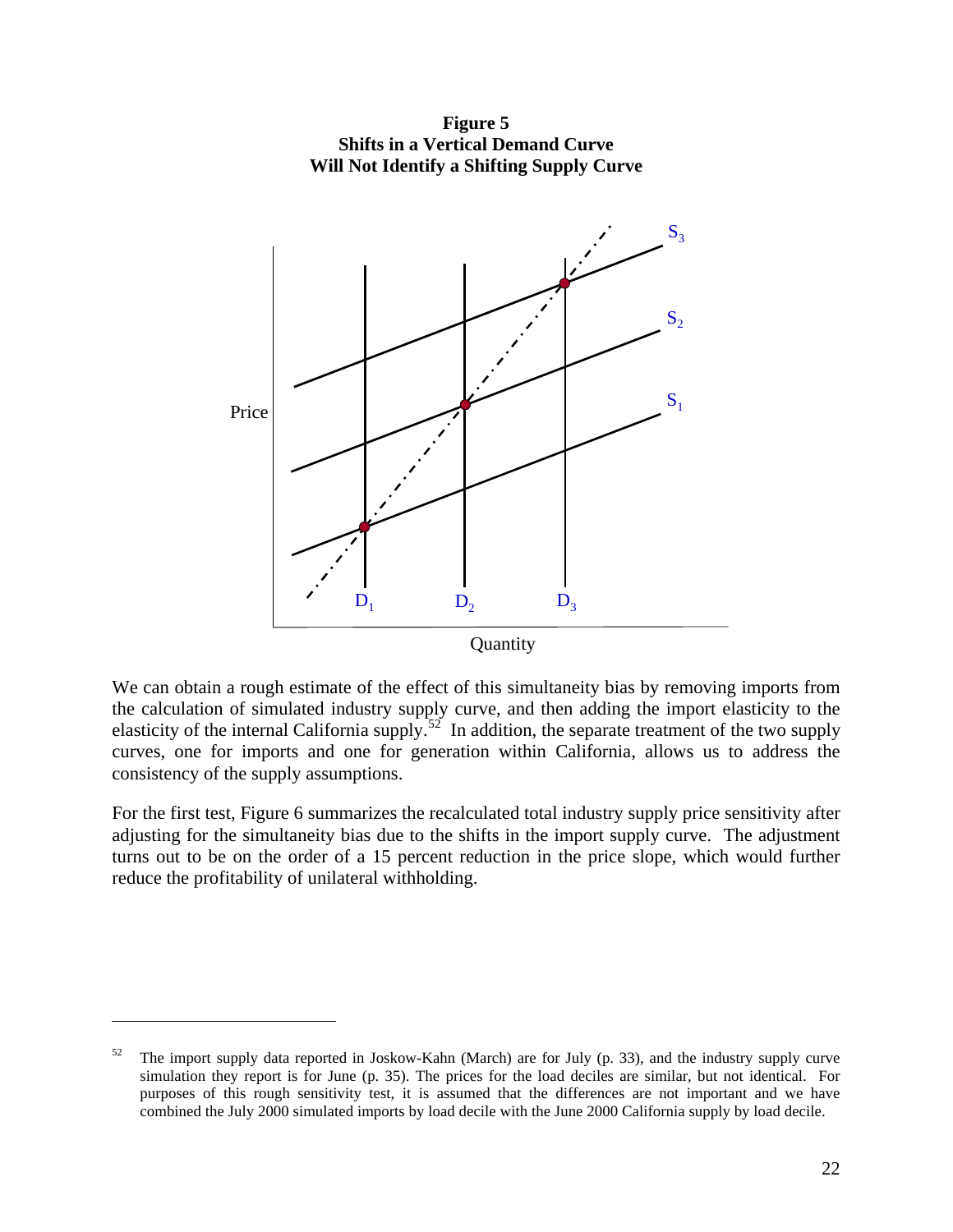



This correction to reduce the simultaneity bias would not produce a major qualitative change in the interpretation of the Joskow-Kahn examples, given the import supply curve slope they assume. The magnitude of the bias in the calculation of the slope of the overall industry supply curve depends on the true slope of the import supply curve. The greater the price response of the true import supply curve, the greater the bias. Furthermore, separation of the data for the supply within California and the supply from outside California provides an opportunity to examine the consistency of the respective assumptions regarding the slopes of these supply curves. Table 7 summarizes the detail for the two supply functions reconstructed using the information in Joskow-Kahn (March).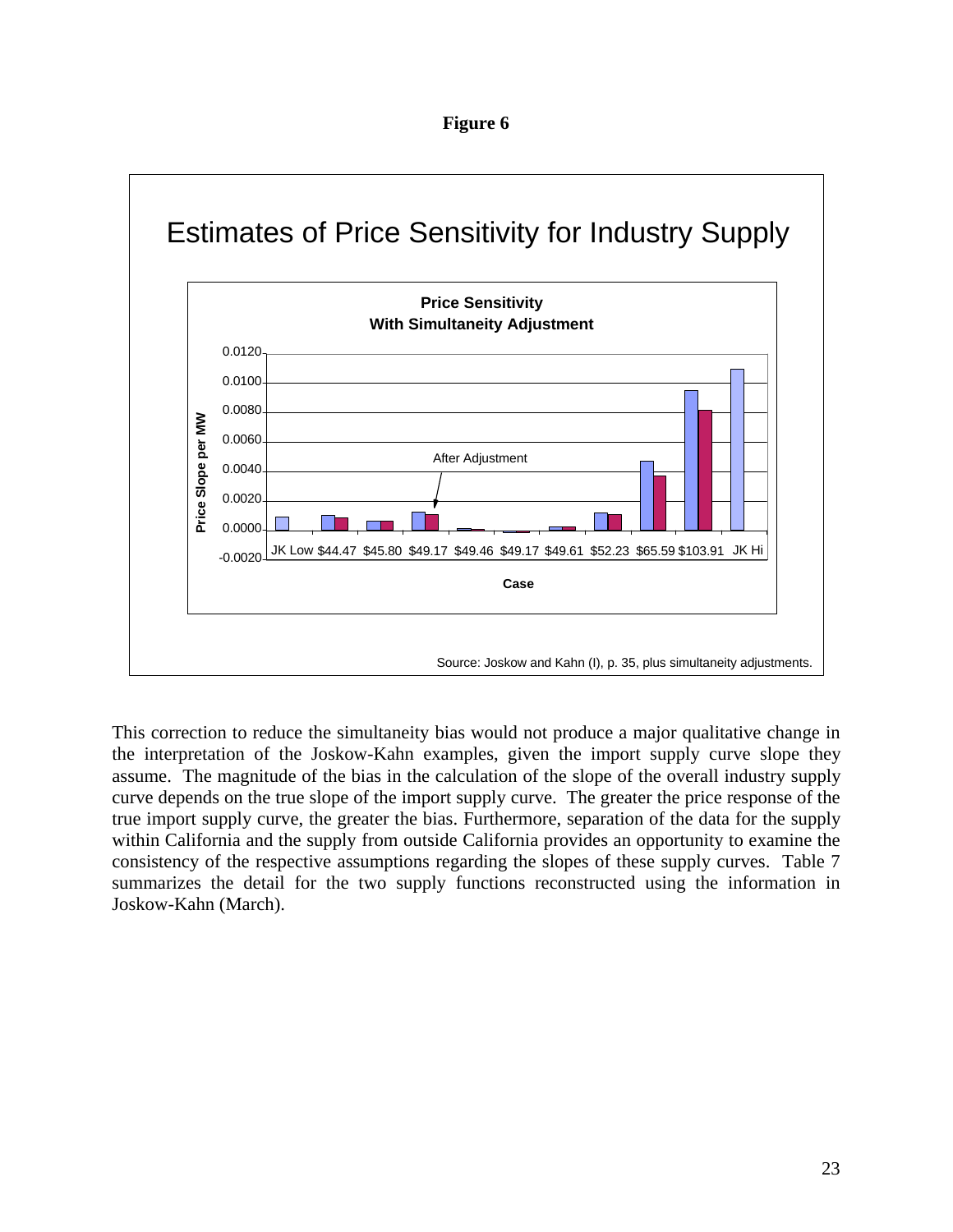| ۱<br>L<br>M.<br>I |  |
|-------------------|--|
|-------------------|--|

| <b>Illustrative Industry Supply Curves</b> |            |                               |                                                       |                                                  |                                                                   |                                                                      |                          |                                  |                       |  |  |
|--------------------------------------------|------------|-------------------------------|-------------------------------------------------------|--------------------------------------------------|-------------------------------------------------------------------|----------------------------------------------------------------------|--------------------------|----------------------------------|-----------------------|--|--|
|                                            | <b>MCP</b> | <b>CAISO</b><br><b>Supply</b> | <b>Simulated</b> Simulated<br>Import<br><b>Supply</b> | <b>CAISO</b><br><b>Supply</b><br><b>Response</b> | Simulated Simulated<br>Import<br><b>Supply</b><br><b>Response</b> | <b>Total</b><br><b>Simulated</b><br><b>Supply</b><br><b>Response</b> | Actual<br><b>Imports</b> | <b>Actual PX</b><br><b>Price</b> | <b>Actual</b><br>Load |  |  |
| Load                                       | [A]        | $[\mathbf{B}]$                | [C]                                                   | [D]                                              | [E]                                                               | [F]                                                                  | [G]                      | [H]                              | $[1]$                 |  |  |
| <b>Decile</b>                              | \$/MW      | <b>MW</b>                     | <b>MW</b>                                             | $MW/\$                                           | MW/s                                                              | $MW/\$                                                               | <b>MW</b>                | \$/MW                            | <b>MW</b>             |  |  |
|                                            | \$40.25    | 18074                         | 4604                                                  |                                                  |                                                                   |                                                                      | 4575                     | \$39.50                          | 20616                 |  |  |
| $\mathbf{2}$                               | \$43.20    | 20277                         | 4326                                                  | 747                                              | 33                                                                | 780                                                                  | 4438                     | \$46.64]                         | 22366                 |  |  |
| $\overline{3}$                             | \$45.48    | 21970                         | 4294                                                  | 743                                              | 31                                                                | 774                                                                  | 4533                     | \$53.51                          | 23877                 |  |  |
| $\overline{4}$                             | \$48.78    | 24954                         | 3947                                                  | 904                                              | 27                                                                | 931                                                                  | 4121                     | \$55.53                          | 26274                 |  |  |
| $\overline{5}$                             | \$49.42]   | 27711                         | 3670                                                  | 4308                                             | 25                                                                | 4333                                                                 | 3963                     | \$62.23                          | 28529                 |  |  |
| 6                                          | \$49.42    | 29712                         | 3549                                                  | N/A                                              | 24                                                                | N/A                                                                  | 3968                     | \$69.05                          | 30238                 |  |  |
| 7                                          | \$49.27    | 32042                         | 3592                                                  | $-15533$                                         | 24                                                                | $-15509$                                                             | 4239                     | \$81.00                          | 32394                 |  |  |
| 8                                          | \$50.25    | 34163                         | 3406                                                  | 2164                                             | 23                                                                | 2187                                                                 | 4476                     | \$114.02                         | 34154                 |  |  |
| 9                                          | \$54.44    | 36985                         | 2902                                                  | 674                                              | 18                                                                | 691                                                                  | 4385                     | \$187.78                         | 36262                 |  |  |
| 10                                         | \$103.52   | 41460                         | 2534                                                  | 91                                               | 8                                                                 | 99                                                                   | 3802                     | \$349.46                         | 39996                 |  |  |

[A]: From Joskow-Kahn, March 2001, p. 33.

[B]: (Load + Reserves) - Simulated July 2000 Net Imports = (1.1\* Load ) - Simulated July 2000 Net Imports.

[C]: Simulated July 2000 Net Imports, from Joskow-Kahn, March 2001, p. 33.

[D]: 1/((change in [A])/(change in Load + Reserves))

 $[E]$ : 0.333 \* ([G]/[H]) \* ([A]/[H])^(0.333-1)

[F]: ((change in Load + Reserves)/(change in [A])) + (0.333 \* ([G]/[H]) \* ([A]/[H])^(0.333-1))

[G]: From Joskow-Kahn, March 2001, p. 33.

[H]: From Joskow-Kahn, March 2001, p. 33.

[I]: From CAISO website.

Given the composition of the sources of supply inside and outside the CAISO, it would seem reasonable to expect that the supply response for each dollar increase in the price would be of the same order of magnitude. This might not be true if imports were high and transmission constrained. But as can be seen from the table, the Joskow-Kahn simulations suggest that imports would be high only at low load levels, the situation in which there is no unilateral incentive to withhold.

When load is high and supply responses are lower, imports are also low because of the increased competition of load outside the CAISO. However, at these high prices, the Joskow-Kahn assumed supply responses within CAISO and outside CAISO differ by more than an order of magnitude! Hence, at a \$65 benchmark competitive price, a \$1 per MWh increase produces 248 MW inside CAISO but only 18 MW outside CAISO. Compared to the CAISO supply curve, the import supply curve is practically vertical. This is noteworthy because the amount of gas-fired thermal generation located outside the CAISO is about the same as the amount located within the CAISO.

It is reasonable to look for some justification of this remarkable difference. Joskow and Kahn recognize the difficulty of estimating the import supply curve. As discussed in Harvey-Hogan (October), there are many reasons to be skeptical about this large divergence. However, this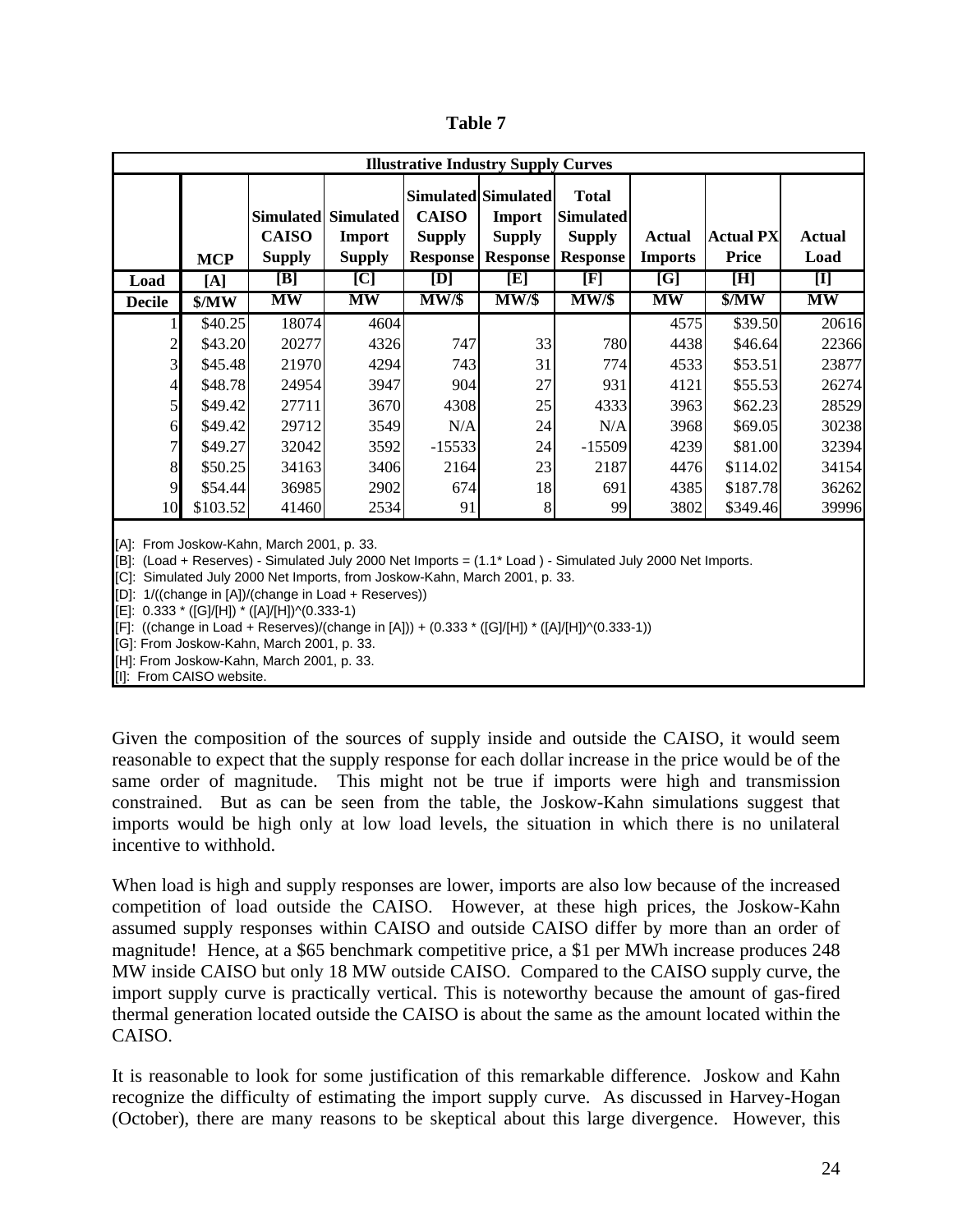particular combination of assumptions is crucial for the Joskow-Kahn examples of unilateral incentives to withhold production. If the import supply curve were assumed to have about the same slope as the domestic supply curve in the Joskow and Kahn simulations, then again the illustrative generator would find withholding unprofitable.

The point of these assumptions and calculations is not to definitively establish, based on the assumed industry supply curve, that the WSCC electricity industry must operate competitively at all times. Rather, it is to point out that it is not a forgone conclusion from the Joskow-Kahn analysis that the WSCC electricity industry will fail to operate competitively.

# **C. Forward Energy Contracts**

 $\overline{a}$ 

It has been observed by the California ISO, MSC and others that forward energy contracts would diminish the short-term incentive of generators to exercise market power because such contracts would reduce the benefits of short-term increases in the market-clearing price.<sup>53</sup>

It is our understanding that the thermal generators in California that have been the focus of much of the attention have already sold forward a portion of (or in some cases perhaps all of) the output of their plants, limiting their short-run incentive to reduce incremental output so as to raise prices. While there has been much discussion in California of the restrictions that were placed on forward purchases by utilities, the existence of these restrictions did not translate into a corresponding inability of the thermal generators to sell their output in forward markets. The counter-parties in such forward transactions might be loads in other states, California loads other than those served by the investor owned utilities, or marketers operating in California.

If the contract is in form or in effect a financial contract like a CFD, for delivery or settlement, but not a contract that somehow gives the buyer control over the physical dispatch, then by all the usual arguments about the effect of forward contracts on the incentives for generators, these contracts correspondingly reduce the incentive of generators to withhold physical supply. In the case of forward contracts that are physical rather than financial, the incentive of the seller to withhold output would be reduced or eliminated but the incentive and ability to withhold output might be transferred to the buyer. We have seen samples of WSCC contracts, and these look like they are effectively CFDs, but we do not have comprehensive data on the extent or nature of all the contracts that already exist. Joskow-Kahn (July) argues that Duke was 90 percent forward contracted and did not have an incentive to withhold. Likewise, AES had a contract relation with Williams as the operator of its plants, and reportedly lost money in California in 2000 because AES could not keep the plants producing at the contracted requirement.<sup>54</sup> There is a general understanding that forward contracting has occurred. If forward contracts are largely financial, then there is less incentive to withhold output in the short-run than has been commonly assumed.

<sup>53</sup> See, for example, Frank A. Wolak, Robert Nordhaus and Carl Shapiro, "An Analysis of the June 2000 Price Spikes in the California ISO's Energy and Ancillary Services Market," September 6, 2000 (hereafter MSC 2000); Frank A. Wolak, Robert Nordhaus and Carl Shapiro, "Analysis of Order Proposing Remedies for California Wholesale Electric Market (issued November 1, 2000)," December 1, 2000.

<sup>54</sup> AES, January 29, 2001, press release regarding annual earnings. Aesc.com/investor/press/index.html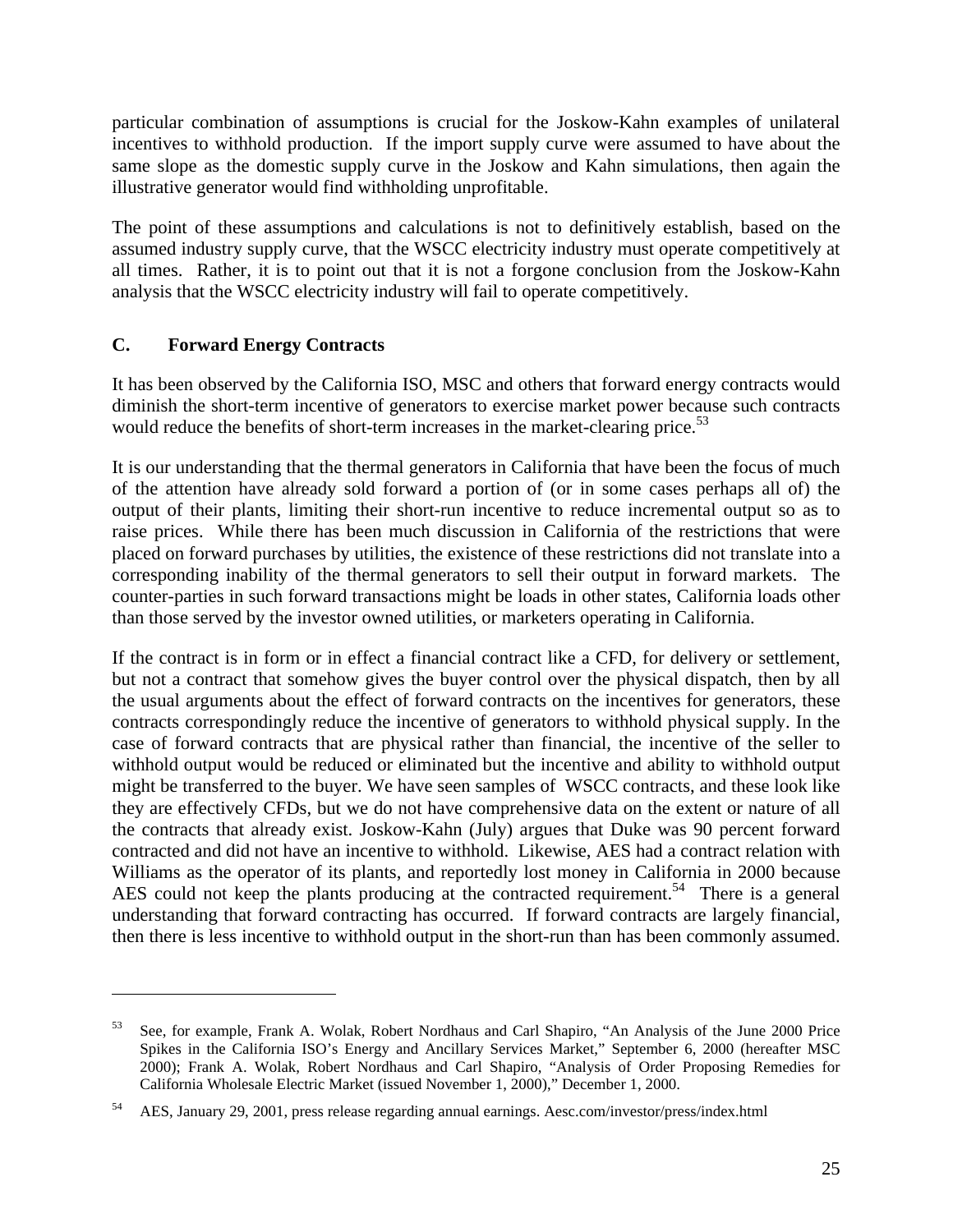We don't know of anyone who has been in a position to measure the overall level of such forward sales, but it could be important.

To illustrate this point, Table 3 above with the extensions of the Joskow-Kahn analysis of incentives for the unilateral exercise of market power includes two sensitivity cases in the last two rows. The first case (row 7) takes the Joskow-Kahn example with a steep industry supply curve and flat firm supply curve and asks what level of forward contracting would make the assumed 50 percent reduction in output unprofitable. As can be seen, with 820 MW under forward contract, less than a third of the competitive output, this strategy would be unprofitable. The second case (row 8) illustrates that with 2,500 MW contracted, slightly over 80 percent of capacity, there would no incentive to withhold at all. Even under the assumptions of the Joskow-Kahn example, therefore, lower levels of forward sales would affect withholding incentives. Although we do not yet have data on the forward contract positions of other thermal generators, these hypothetical illustrations and supporting anecdotes suggest that it would be dangerous to assume no significant contracting and wrong to assume that contracts have little effect on shortrun incentives.

The impact of such forward sales on the incentive of sellers to exercise market power is most relevant in the short-run in which the forward contracts and their terms are fixed. In evaluating the incentive of sellers to increase the long-run price level in the WSCC, however, forward contracts would only be relevant to the extent that they were long-term arrangements whose terms would not be affected by long-run increases in the market price of power in the WSCC.<sup>55</sup>

### **D. Generation Heterogeneity and Inframarginal Rents**

 $\overline{a}$ 

Other things equal, a supplier with a large share of the California electricity market would have a larger incentive to withhold output in order to elevate price than would a supplier with a small share of the California market. The incentive to withhold the output of an individual unit also depends, however, on the margin that unit would earn if it operates. Thus, there is less incentive even for a supplier with a large market share to withhold the output of a unit that would earn a significant margin if it operated than to withhold the output of a unit that would barely cover its running costs if it operated. It is potentially significant from this perspective that the thermal generating plants in California vary in start-up costs, minimum load costs, incremental heat rates and NOx emissions rates. At high load conditions with high gas and emission allowance prices there would be considerable rents earned on the operation of inframarginal capacity, at competitive price levels. Large price impacts from withholding might therefore be required to make it profitable to withhold such inframarginal capacity from the market.

It is therefore important that assessments of the profitability of withholding output reflect the reduced incentive to withhold the output of infra-marginal units. That is, the lower the cost of a given unit, the less incentive the owner would have to withhold the output of that unit in order to

<sup>55</sup> See Scott M. Harvey and William W. Hogan, "California Electricity Prices and Forward Market Hedging," October 17, 2000.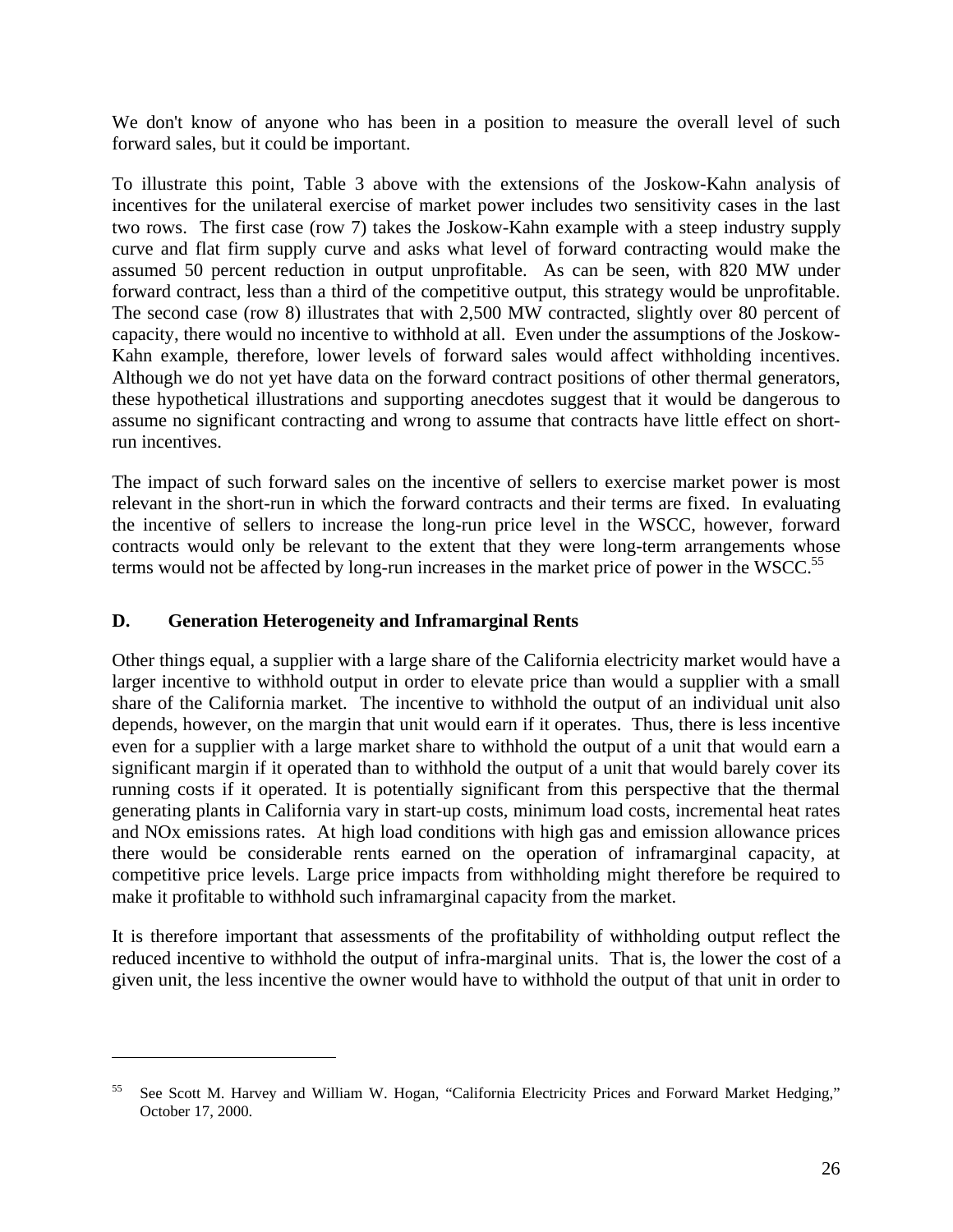affect price in either the long or short-run, holding market share constant.<sup>56</sup> The point here is not that it would necessarily be unprofitable to withhold any capacity, but that the amount of capacity withheld will be less if the capacity available for withholding is infra-marginal at the competitive price than if it is marginal. Moreover, the point is not that increases in market share cannot increase the profitability of withholding. But holding market share at the competitive price and output constant, the amount of withholding that is profitable will be less if the capacity to be withheld would be infra-marginal even well below the competitive price (see row 6 in Table 3).

### **E. Price Sensitive Load**

While electricity end-users in California have had limited opportunity to respond to short-term variations in the price of electricity, sustained price increases have decreased consumption in the WSCC outside California, as customers outside California have responded to higher prices. The WSCC forecasted that the summer peak in the Pacific Northwest would be 2.4 percent lower in 2001 than in 2000 in part due to more moderate weather but also due to reduced consumption, particularly by aluminum plant shut downs.<sup>57</sup> The WSCC reported 1,800 MW of industrial load buy downs in the Pacific Northwest.<sup>58</sup>

Bonneville Power Authority (BPA) in particular took steps to substantially buy down its loads, in order to avoid the need for the large purchases at high prices that would otherwise be required. While it is sometimes unclear from the press reports whether the "load curtailments" by public utility and IOU customers were actual reductions in end-use or only reductions in BPA contractual obligations, the load curtailments by BPA direct service customers (such as Golden Northwest and other aluminum smelters) were in excess of 1,000 MW alone.<sup>59</sup> These load reductions were a direct result of high prices in the WSCC and were equivalent to increased output by generators in response to the high prices.

Overall, the Readiness Steering Committee of the Pacific Northwest estimated total demand reductions during the summer of 2001 in excess of 4000 MW. These included an estimated load

<sup>56</sup> It is important to distinguish the role of infra-marginal rents from the amount of infra-marginal capacity. Catherine Wolfram, for example, has developed a model of two generators in which one generator has a large quantity of infra-marginal capacity, and both generators have one unit of higher cost capacity. She shows that the generator with the large quantity of infra-marginal capacity has an incentive to set a higher price on its high cost capacity than does the firm owning only the high cost capacity. This is a different incentive than we consider. Importantly, Wolfram's results apply to the incentive to withhold the high cost capacity, not the inframarginal capacity and her conceptual experiment varies both market share and costs. See Catherine D. Wolfram, "Strategic Bidding in a Multi-Unit Auction: An Empirical Analysis of Bids to Supply Electricity in England and Wales," January 1997. Our point considers the impact of variations in cost rather than variations in market share. Holding market share constant, incremental output withholding will become unprofitable at a higher output level for a firm with a very steep marginal cost curve around the competitive price and output than for a firm with a very flat marginal cost curve around the competitive price and output.

<sup>57</sup> WSCC, Assessment of the 2001 Summer Operating Period, April 13, 2001, p. 6 (hereafter WSCC 2001 Summer).

<sup>58</sup> WSCC 2001 Summer, p. 7.

<sup>59</sup> "BPA makes strides in load reductions, expects smaller rate hikes," *Megawatt Daily*, June 28, 2001, p. 7.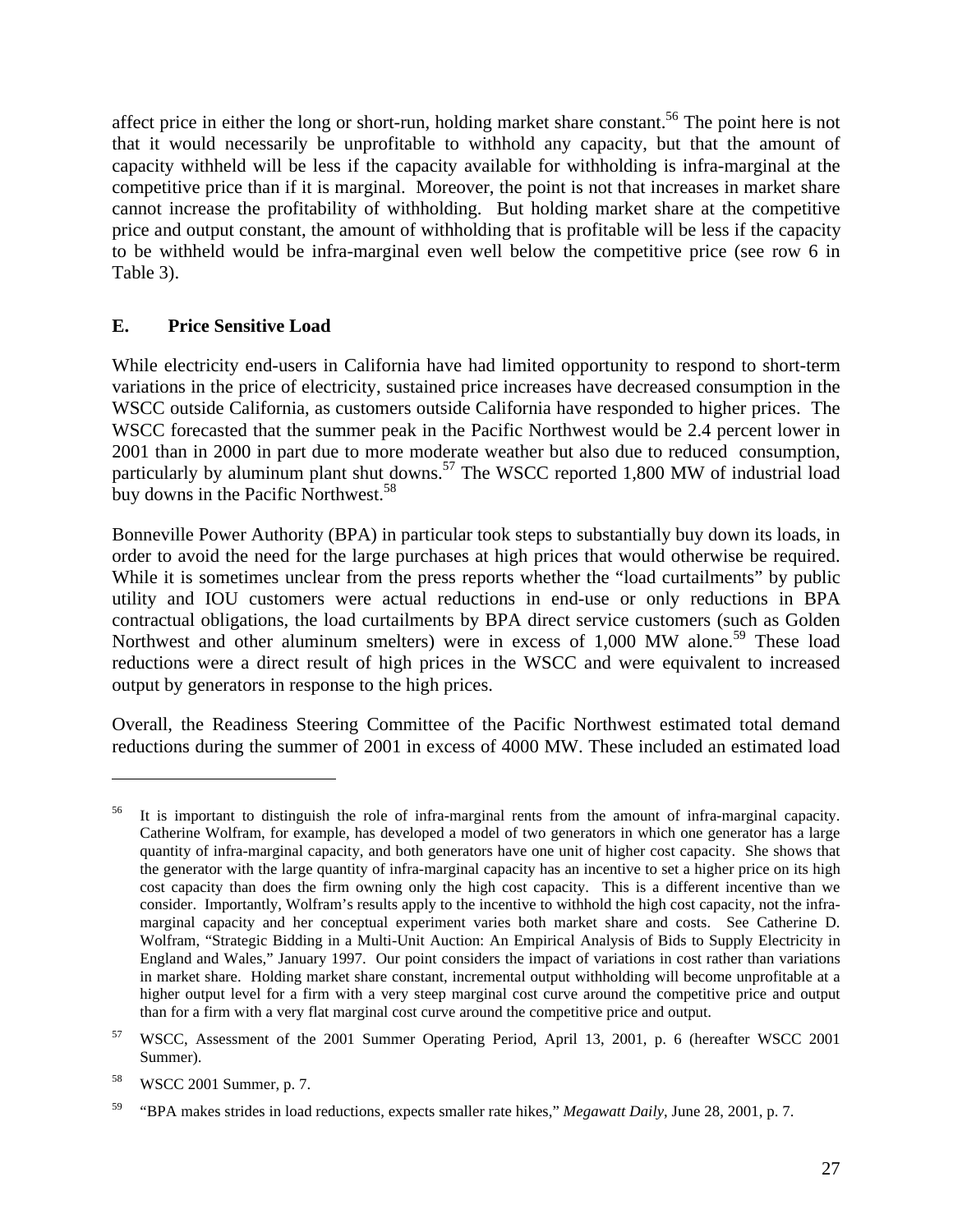reduction of 500 MW by customers of Tacoma Power, Montana Power, Puget Sound Energy and BPA that were paying market prices; 1,200 MW by customers with take-or-pay contracts that chose to forgo consumption of the power; 1,100 MW of aluminum smelter power buybacks, and smaller reductions from a variety of other sources and programs.<sup>60</sup>

While such long-term demand responses to higher energy prices would not deter the exercise of market power in particular hours, the profitability of exercising market power by raising prices throughout the WSCC on a sustained basis would be constrained by the long-term effect of such price increases on loads throughout the WSCC. If it is believed that generators in the WSCC have been withholding capacity in order to drive up prices throughout the WSCC, an assessment of the profitability of such withholding should recognize that overall WSCC demand is price elastic in this range and that the reduction in loads has been relatively large relative to the output of individual generators, and appears likely to persist for some time. The existence of such price-responsive load outside California implies that the residual supply elasticity facing thermal generators for sustained price increases would be more elastic than implied by supply curves alone.

# **F. Price Caps and Shortages**

1

One circumstance in which it has been suggested that it is particularly likely that suppliers would exercise market power is during very high load periods in which virtually all available capacity is needed to generate energy or provide reserves. Some of the early claims regarding the exercise of market power in California appeared to take the view that the exercise of market power was limited to high load periods in which this concern might be applicable.<sup>61</sup> More recently, however, the CAISO has argued that market power is exercised in all periods and that periods of shortage account for relatively little of the claimed overcharges arising from the exercise of market power.<sup>62</sup>

In terms of the framework developed earlier in this paper, the shortage situation can be modeled as one in which the supply curves of the marginal suppliers are very steeply sloping in the vicinity of the market clearing price. There are, however, several special factors that are applicable in analyzing the potential for the exercise of market power during high load conditions that tend to limit the incentive to exercise market power.

As Frank Wolak and others have pointed out, there may be discontinuities in the residual demand curves at high demand and price levels.<sup>63</sup> Thus, the residual demand curve may be relatively flat

<sup>&</sup>lt;sup>60</sup> Readiness Steering Committee, Special Report, "Coping with the 2000-2001 Energy Crisis," October 2001, pp. 5-9.

<sup>&</sup>lt;sup>61</sup> See MSC 2000, pp. 4, 5, 15, and Severin Borenstein, James Bushnell and Frank Wolak, "Diagnosing Market Power in California's Restructured Wholesale Electricity Market," August 2000, pp. 32-36.

<sup>&</sup>lt;sup>62</sup> Eric Hildebrandt, Department of Market Analysis, California ISO, "Further Analyses of the Exercise and Cost Impacts of Market Power in California's Wholesale Energy Market," March 2001.

<sup>&</sup>lt;sup>63</sup> See Frank A. Wolak and Robert H. Patrick, "The Impact of Market Rules and Market Structure on the Price Determination Process in the England and Wales Electricity Market," February 1997; Nils-Henrik March von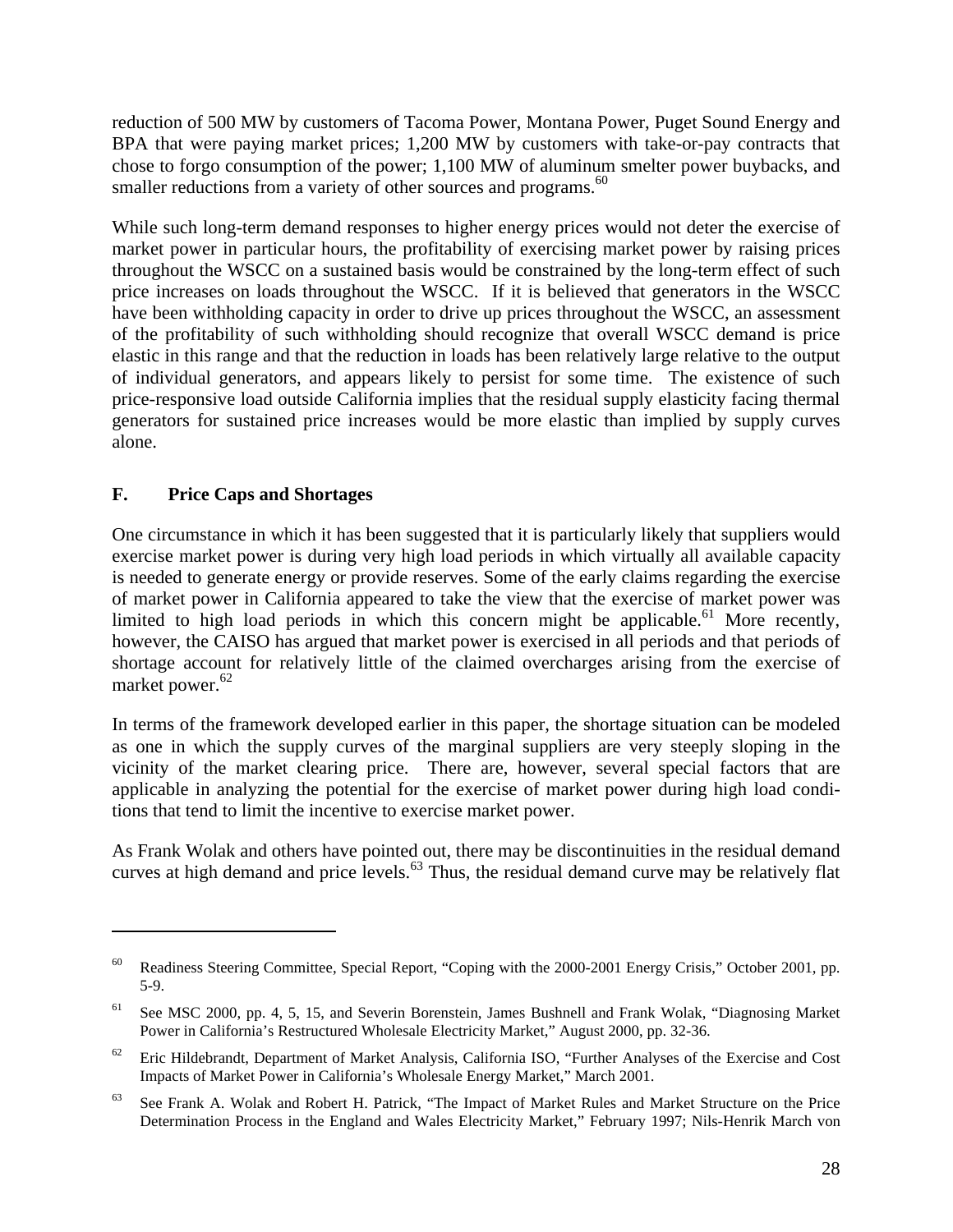at normal to high demand levels making the exercise of market power unprofitable as discussed above in sections B and C. If demand is very price inelastic, however, there may nevertheless be very high demand levels at which the exercise of market power could be profitable, because sufficiently large output reductions would cause the market to clear on the vertical portion of the residual demand curve. While the potential for the profitable exercise of market power in these circumstances cannot be dismissed, there are several important limitations that suggest that market power might account for relatively little of the high prices in the WSCC during the past year.

First, the potential for the profitable exercise of market power is premised on very price inelastic demand, contributing to a highly inelastic residual demand curve. As discussed above, while this assumption may be plausible with respect to the demand response to the withholding of capacity in a particular hour, it does not appear reasonable when applied to long-term increases in the price of electricity such as those that have occurred over the past year. The data suggest that there has been a material demand response to the long-term price increases and some of this demand response may not be quickly reversed. Because prices have been high for the past year, industrial plants have been shut down and these plants will not reopen merely because prices decline for a few weeks or months. Thus, the high prices over the past year may lead to lower demand and lower prices than would have otherwise been the case over the next year. Thus, an entity that withheld capacity to raise prices over the past year, would forgo profits on all of its capacity for the coming year.

Second, if inelastic demand/inelastic residual demand circumstances are limited to very high demand hours, the proportion of the price increases over the past year potentially explained by the exercise of market power is limited. Furthermore, the potential incentive to withhold output would only exist in hours in which demand was very high, but not high enough to give rise to a shortage (prices would rise to the price cap in a shortage without the exercise of market power). The usual economic incentive for a supplier with market power to withhold output in order to affect the market clearing price does not exist if price caps are binding and the withholding of output would not affect the settlement price. In many of the high priced hours during summer 2000 there was a shortage of capacity in California at the price cap. If suppliers recognized or anticipated this situation, they would also anticipate that all of the capacity they offered would be taken at the price cap, because the market-clearing price was above the price cap. In these circumstances, economic withholding of capacity would reduce profits, regardless of the size of the supplier and the supply elasticity of other producers and consumers.

The CAISO has operated under similar shortage conditions for long periods during early 2001. For example, the CAISO operated in a state of emergency for 38 consecutive days in late January and early February.<sup>64</sup> Moreover, the CAISO was in a Stage 3 emergency for all or part of 32 of these days, implying that a lot more capacity could have been sold had it been available to be offered, without affecting the market price of capacity. During this period any additional

der Fehr and David Harbord, "Spot Market Competition in the UK Electricity Industry," *Economic Journal*, May 1993.

<sup>64</sup> California ISO, "California ISO Declared Emergencies for 2001."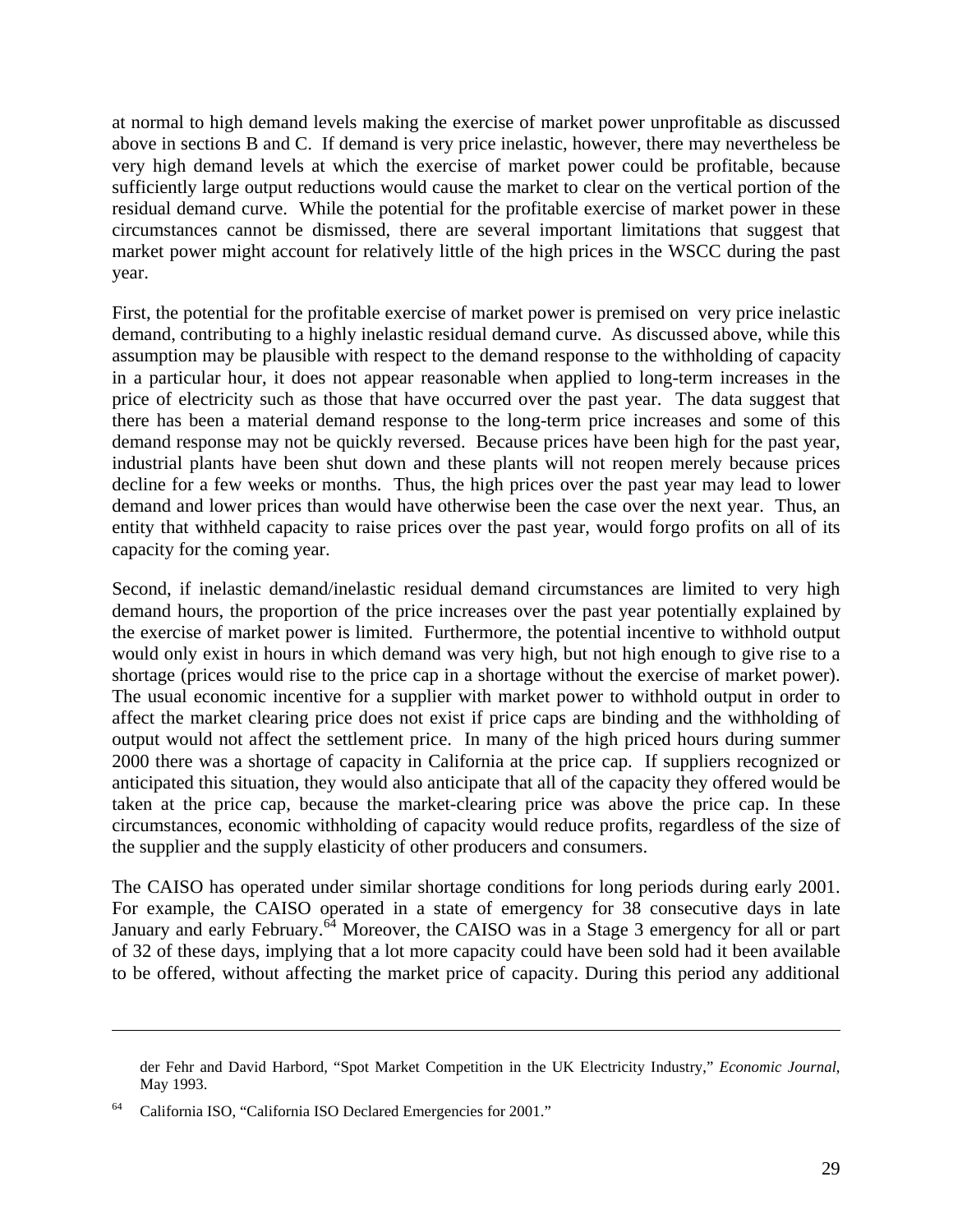capacity made available would have been purchased by the CAISO, so there was no apparent incentive to withhold capacity in order to affect the market price.

We don't suggest that it could never be economically profitable to withhold capacity in order to create a shortage of low-cost capacity and raise the market-clearing price to the price cap, but in the many hours in which the market clearing price exceeded the price cap (i.e., the CAISO did not have enough capacity to meet its minimum operating reserve criteria (MORC)), there would have been no incentive at the margin to economically withhold capacity, as all incremental output would be accepted at the price cap.

There would be an incentive to sell for more than the price cap if CAISO did not enforce the cap on out-of-market purchases. However, by definition the higher price would not apply to all the market transactions but only those that were purchased in this category. This presents a more limited scope for the exercise of market power without the incentives for higher profits on inframarginal production.

A third consideration is that even at very high load levels, the short-run residual demand curve facing California generators is very likely downward sloping as a result of price elastic reserve demands of other control areas in the WSCC. Thus, although retail demand in California and even the rest of the WSCC may not respond to real-time price variations, the residual demand curve for California generators would nevertheless likely be downward sloping, as other control area operators would reduce the level of operating reserves they would seek to maintain as the price of capacity rises. We have not attempted to estimate the slope introduced into the residual demand curve by this behavior of control area operators, but do not believe that it should be assumed to be insignificant.<sup>65</sup>

Finally, the shortage problem was compounded in late 2000 and beyond by the credit risk of dealing with buyers in California. There is little doubt that withholding occurred because of the fear of not being paid. Of course, such withholding is not an exercise of market power. It does, however, create shortages and greatly complicate any analysis of strategic withholding to raise price.

### **G. Everybody, Always, Everywhere**

 $\overline{a}$ 

In summary, there is far from a definitive case that there have been substantial opportunities and incentives to exercise market power through strategic withholding. It is too easy to focus on the extreme example of the isolated case where all other sources of supply have been exhausted, every generator is pivotal, and there are no demand responses at all. Under these extreme assumptions, a single generator could extract the entire state product of California. But it is a long leap from this example to a belief that many generators, virtually all the time, and throughout the WSCC, can and do exercise market power; i.e., everybody, always and everywhere. Nonetheless, some have made this leap. A succinct summary of this view comes from the chair of the CAISO Market Surveillance Committee:

<sup>&</sup>lt;sup>65</sup> In the long run there is much more slope to the demand curve due to the ability of industrial customers such as aluminum smelters to reduce consumption.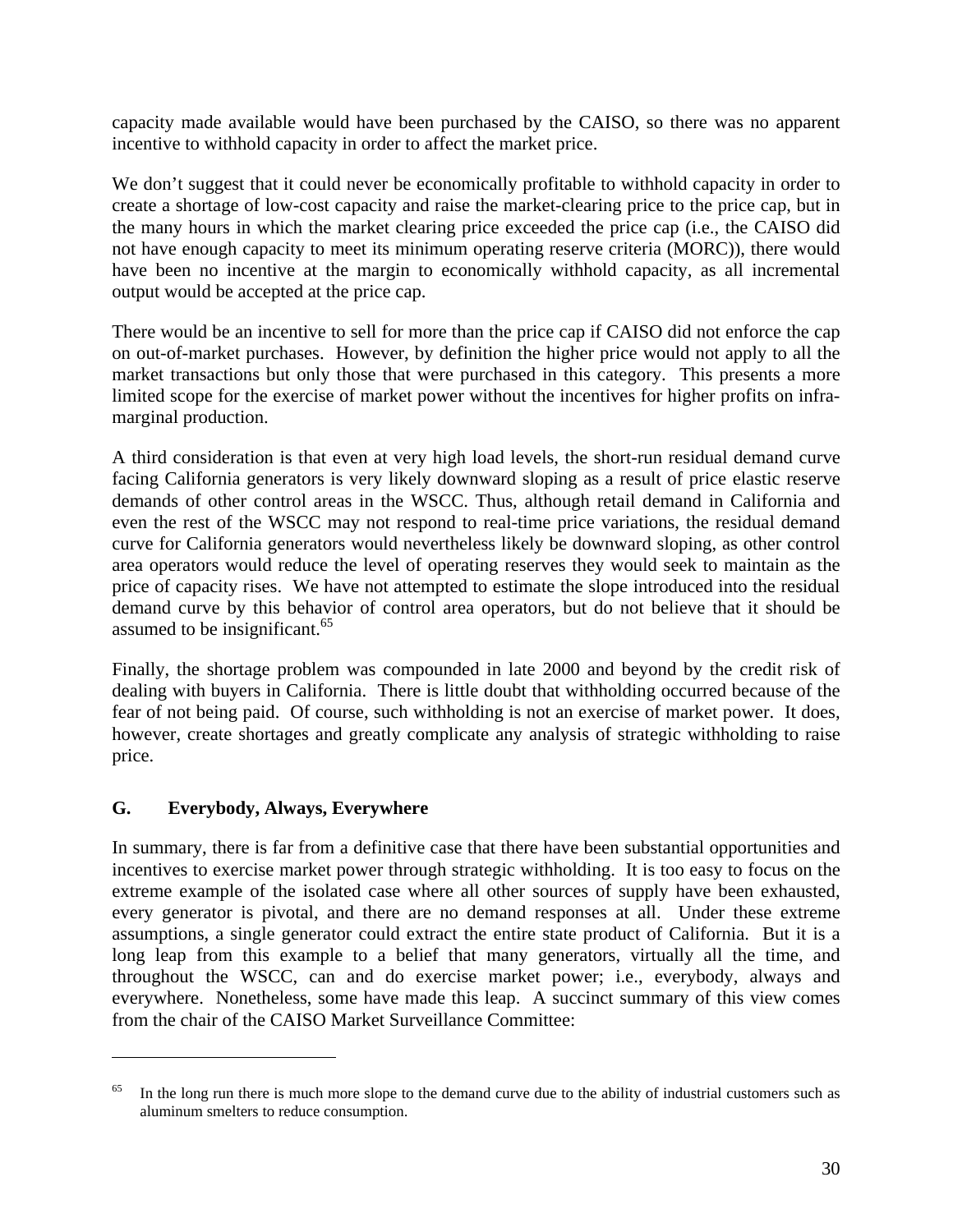"A number of independent studies have quantified the extent of market power exercised by firms in the California electricity market. Using a similar methodology to that employed by Borenstein, Bushnell and Wolak, Paul Joskow and Edward Kahn quantified the extent of market power exercised during the summer of 2000. Moreover, they provided firm-level evidence of supply withholding to exercise market power during many hours of the summer of 2000. Eric Hildebrandt of the Department of Market Analysis of the California ISO also documented the degree to which prices exceeded levels that would exist in market where no firms exercised market power over period May 2000 to February 2001. Anjali Sheffrin, Director of the Department of Market Analysis of the California ISO examined bidding behavior in the California ISO real-time energy market and found that economic withholding, exercising market power by bidding substantially in excess of production costs was observed in virtually all hours during May 2000 to November 2000.

These studies demonstrated that contrary to their filings stating otherwise, all five of the out-of-state generators–AES/Williams, Duke, Dynegy, Reliant and Southern (recently renamed Mirant) possess and have exercised significant market power in the California electricity market. The study prepared by Anjali Sheffrin also demonstrates that the large suppliers located outside of the California ISO control area also possess and have exercised substantial market power in California electricity market. These entities include British Columbia Hydro, the Los Angeles Department of Power and Water, and the Bonneville Power Administration."<sup>66</sup>

However, the logic of the extreme case does not give a good guide. The sensitivity analyses above show that the result is not very robust. Demand is not completely inelastic, other supplies are seldom fully exhausted, and it is not so easy to anticipate the second order effects of your actions on the rest of the market. Knowing that supply is scarce and that a generator can demand and get a high price is not the same thing as this generator knowing that withholding its supply will produce an even higher price with enough increase in profit to compensate for the reduced sales.

Based on experience in other markets, our intuition on these matters of shortage, but not extreme shortage, is not good. But one idea that comes from experience in other markets is that a generator with less than 5 percent of the capacity in the western market would find few opportunities to exercise a significant amount of market power. Absent transmission congestion, there is good reason to believe that this intuition survives even in the case of electricity.

To be sure, few opportunities is not the same thing as no opportunities. And there is more than enough uncertainty in the models and the data to admit the possibility that there is a large opportunity and incentive to exercise market power. This was not disputed in Harvey-Hogan

<sup>66</sup> Frank A. Wolak, Chairman, Market Surveillance Committee, California Independent System Operator, "Statement Before the Senate Committee on Governmental Affairs," Washington, DC, June 13, 2001, pp. 10- 11.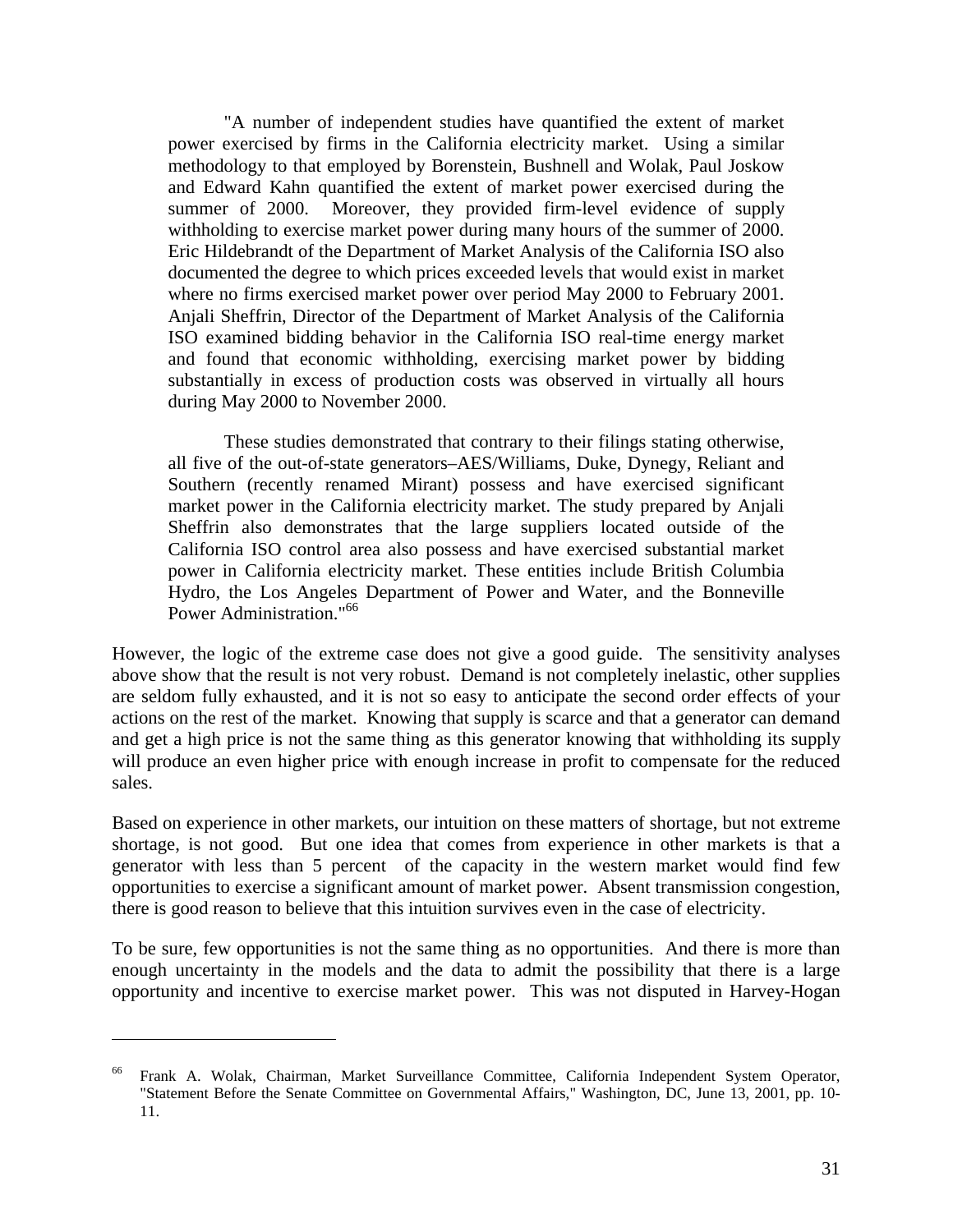(April) because we did not disagree with the conditional view that this was and is an "empirical" matter.

It was only later when the argument became so explicit that market power was exercised by almost everybody, always and everywhere, that the discussion became relevant. Further, we did not "engage these basic principles of oligopoly theory" because we did not disagree with Joskow-Kahn (March) that this is an empirical matter. We do disagree with the possible implication of Joskow-Kahn (July) that the argument in their earlier paper somehow disposed of the issue of incentives.

Overall, the most important factors in assessing the incentives for WSCC thermal generators to exercise market power during the past year are the recognition that locational market power within California has been mitigated through the RMR contracts and that transmission constraints into California have generally not been binding. Thermal generators within California appear to have been competing with suppliers throughout the WSCC throughout the period of high prices. Moreover, while WSCC electricity demand is relatively price inelastic, it is not completely so, particularly outside California. Output reductions by thermal generators intended to raise prices would be offset by reductions of interruptible load, reduced reserves, and reduced consumption by loads outside California. Finally, any incentive to withhold material amounts of capacity would have been further reduced by both forward contracts and the high opportunity cost of withholding infra-marginal capacity.

In the absence of a smoking gun, and setting aside the usual source of market power created by locational constraints, it is entirely plausible that competition in the west-wide market would substantially limit the scope and duration of the exercise of market power. It is possible that despite these considerations they would have the incentive and ability to profit by withholding real-time output or capacity. But its far from obvious that this is true. It is an empirical question.

### **IV. CONCLUSION**

Strategic withholding of supply to increase market prices is an exercise of market power, and would be a legitimate concern of electricity regulators. Although no market is immune to some exercise of market power, substantial excursions from competitive market outcomes would produce a regulatory response. The most visible symptom of an exercise of market power is high prices. Unfortunately, this same symptom could arise from a conventional shortage, or from unconventional market failures in a complex market design. The policy prescription would be quite different for each diagnosis of the disease. Hence the importance of untangling the conflicting evidence to determine the relative importance of the different market failures in California. Theory is a limited guide, and the public data are inadequate. The necessary data are available, although not in the public domain. Determination of the extent of the exercise of market power in California remains an open empirical question.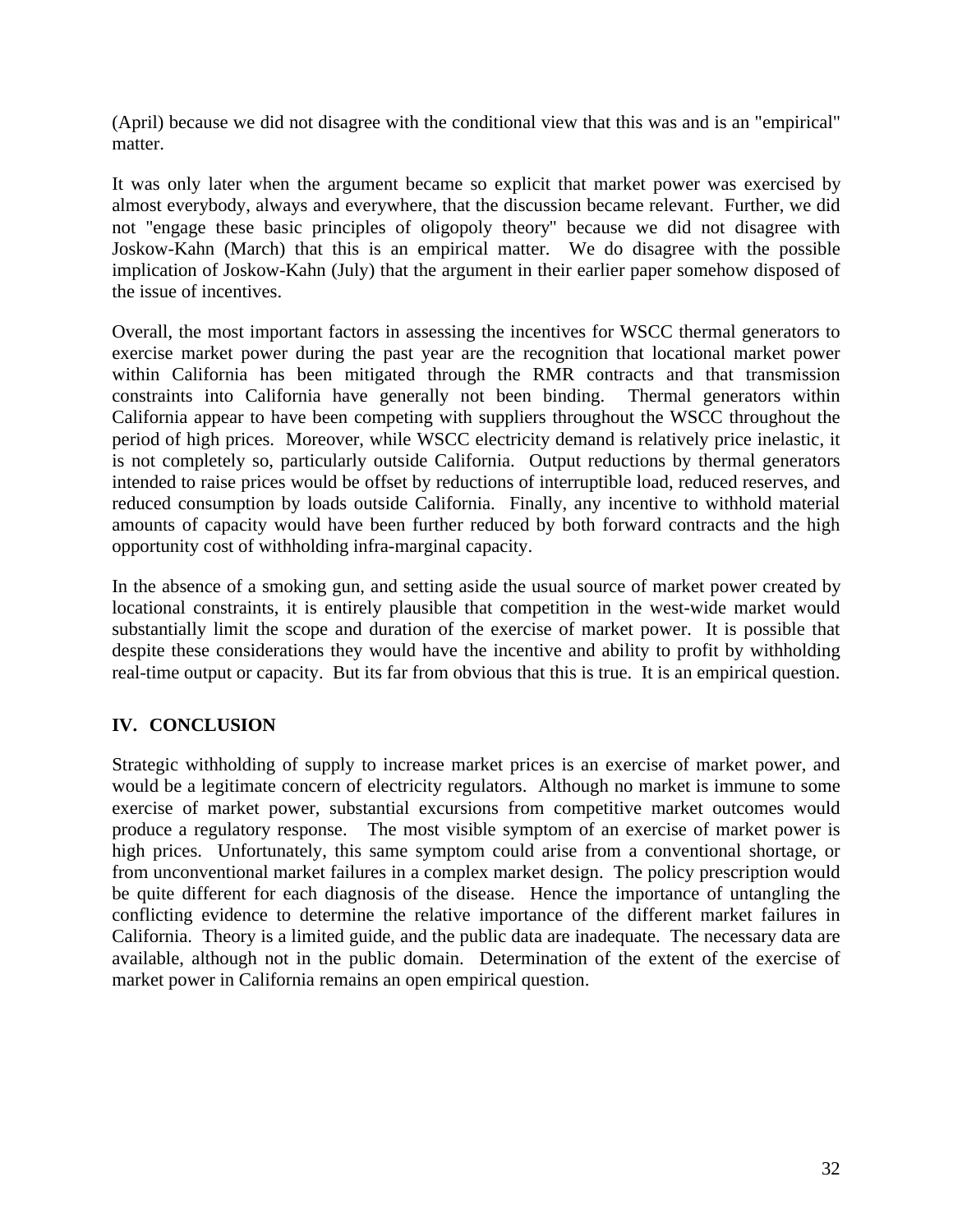### **BIBLIOGRAPHY**

Breyer, Stephen G. and Paul W. MacAvoy, *Energy Regulation by the Federal Power Commission*, Washington, DC: The Brookings Institution, 1974.

Borenstein, Severin, James Bushnell and Frank Wolak, "Diagnosing Market Power in California's Restructured Wholesale Electricity Market," August 2000.

Cardell, Judith B., Carrie Cullen Hitt and William W. Hogan, "Market Power and Strategic Interaction in Electricity Networks," Resource and Energy Economics, Vol. 19, 1997.

Department of Justice and Federal Trade Commission Horizontal Merger Guidelines, April 2, 1992.

Glasner, David, *Politics Prices and Petroleum*, Pacific Institute for Public Policy Research, Cambridge, Massachusetts: Ballinger Publishing Company, 1985.

Harvey, Scott M. and William W. Hogan, "California Electricity Prices and Forward Market Hedging," October 17, 2000.

Harvey, Scott M. and William W. Hogan, "Issues in the Analysis of Market Power in California," October 27, 2000.

Harvey, Scott M. and William W. Hogan, "On the Exercise of Market Power Through Strategic Withholding in California," April 24, 2001.

Hildebrant, Eric, "Analysis of Market Power in California's Wholesale Energy Markets," November 21, 2000.

Hildebrandt, Eric, "Further Analyses of the Exercise and Cost Impacts of Market Power in California's Wholesale Energy Market," California Independent System Operator, March 2001.

Joskow, Paul and Edward Kahn, "Identifying the Exercise of Market Power: Refining the Estimates," July 5, 2001.

Joskow, Paul L. and Edward Kahn, "A Quantitative Analysis of Pricing Behavior in California's Electricity Market During Summer 2000," March 2001.

Kalt, Joseph P., *The Economics and Politics of Oil Price Regulation*, Cambridge, Massachusetts: The MIT Press, 1981.

MacAvoy, Paul W., *Energy Policy – An Economic Analysis*, New York, N.Y.: W. W. Norton & Company, Inc:, 1983.

MacAvoy, Paul W. and Robert S Pindyck, *Price Controls and the Natural Gas Shortage*, Washington, D.C.: American Enterprise Institute for Public Policy Research, 1975.